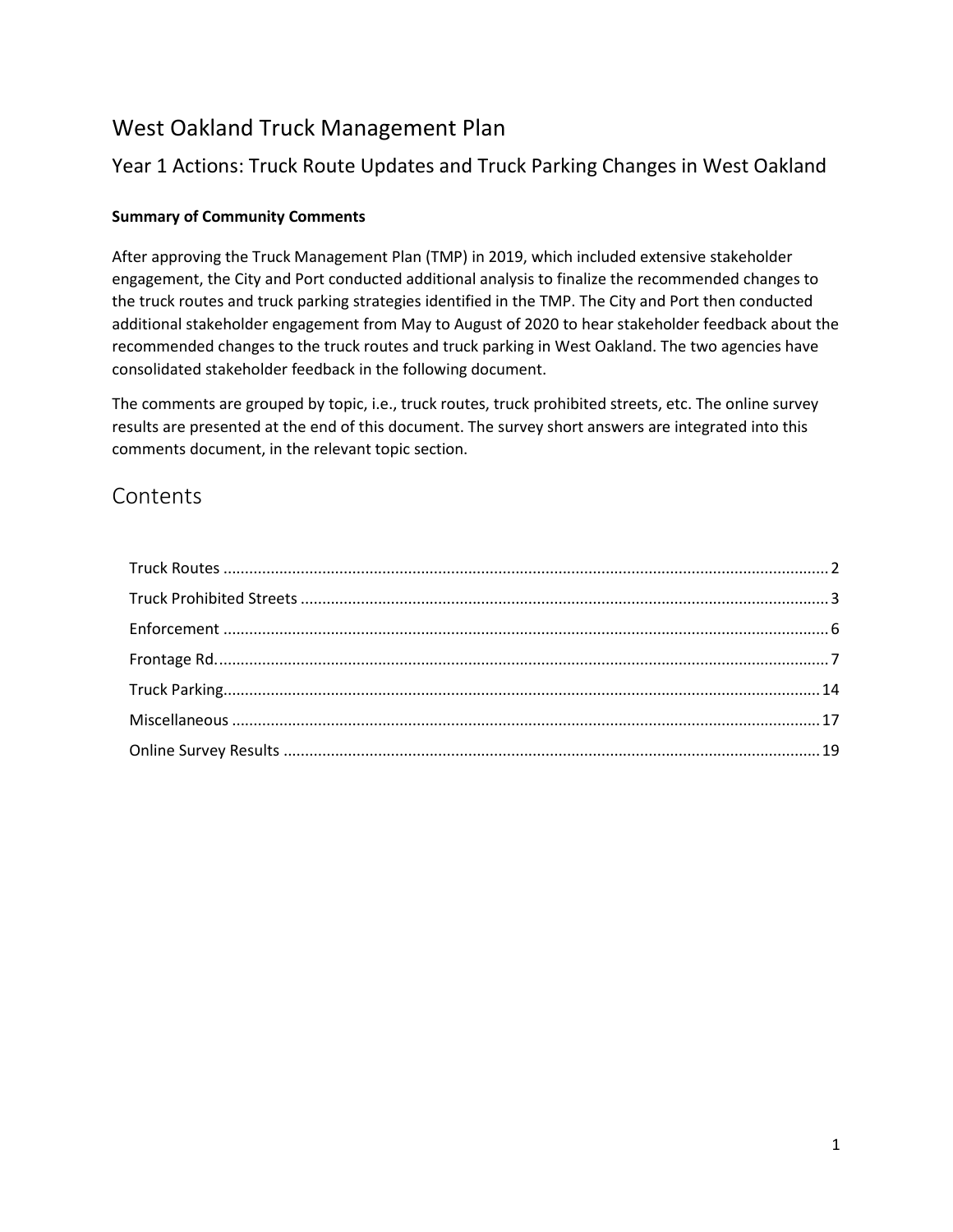### Truck Routes

<span id="page-1-0"></span>

|                | <b>Question/Comment</b>                                                                                                                                                                                                                                                               | <b>Source</b>                                |
|----------------|---------------------------------------------------------------------------------------------------------------------------------------------------------------------------------------------------------------------------------------------------------------------------------------|----------------------------------------------|
| $\mathbf{1}$   | Evaluate removing upper Peralta Street as a truck route. The Port committed to studying this as part of the 2007 truck<br>route update.                                                                                                                                               | <b>WOEIP Meeting</b>                         |
| $\overline{2}$ | Port doesn't address trucks coming off Port and going into community.                                                                                                                                                                                                                 | <b>CBA</b><br>Transportation<br>June 8, 2020 |
| 3              | [Survey Q4] What other streets should be labeled as a Truck Route?<br>Maritime St.<br>Mandela Pkwy<br>West Grand Ave.<br>7th St.<br>Poplar St.<br>San Pablo<br>Adeline St.<br>Broadway<br>Market St.<br>$I-580$<br>Piedmont<br>Shafter Av<br><b>College Ave</b><br>Hudson<br>Wood St. | Survey                                       |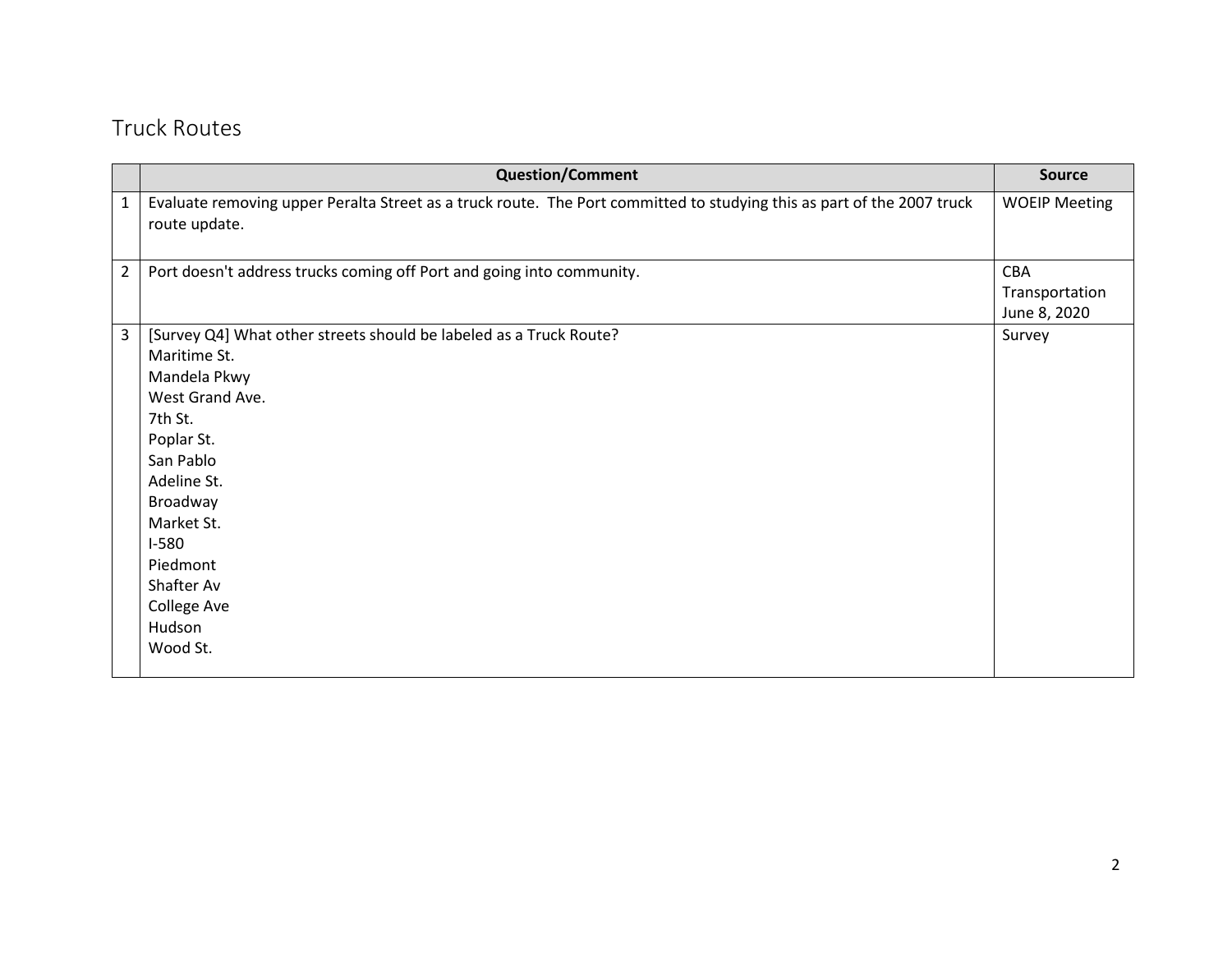### Truck Prohibited Streets

<span id="page-2-0"></span>

|                | <b>Question/Comment</b>                                                                                                                                                                                                                                                                     | <b>Source</b>                     |
|----------------|---------------------------------------------------------------------------------------------------------------------------------------------------------------------------------------------------------------------------------------------------------------------------------------------|-----------------------------------|
| 1              | 24th, 26th and 28th streets between Adeline and Union are covered in businesses that all use trucks for<br>deliveries and pick-ups. Most of us own forklifts to unload them, this is not a residential area. East of<br>Adeline I understand, west is one of the few industrial areas left. | Email                             |
| $\overline{2}$ | [Survey Q5] Do not prohibit trucks on 28th and 24th street! We need trucking to service our production<br>facility.                                                                                                                                                                         | Survey                            |
| 3              | Proposed prohibition on 28th St.<br>• Recycler owns city block near Poplar and Peralta (therefore should not ban trucks on that portion of 28th<br>$St.$ )<br>• Peralta to Mandela: properly posted would help business – they are already asking drivers to avoid the<br>area              | <b>Other Business</b><br>Outreach |
| 4              | [Survey Q6 – Make Truck Prohibited on 28 <sup>th</sup> St. and 7 <sup>th</sup> St.] You a should ask these separately. 7th ok but not<br>28th. Shortest route from Mandela to CASS.                                                                                                         | Survey                            |
| 5              | [Survey Q6] We depend on trucks to deliver materials and ship our products. Do not prohibit trucks on 28th<br>street!                                                                                                                                                                       | Survey                            |
| 6              | [Survey Q6] I operate on 28th street & magnolia and I am concerned about limiting trucks coming in and out<br>of my industrially zoned neighborhood. Also, CASS is on 28th street in between poplar and mandela. I don't<br>see why we are limiting trucks in an industrial neighborhood.   | Survey                            |
| $\overline{7}$ | [Survey Q6] there are over a doz business that have trucks deliver on Magnolia between 26th and 28th we<br>have to be able to travel on those roads to make deliveries. 28th street is firmly in an industrial area<br>between Adeline and Magnolia. Please drive that street and see.      | Survey                            |
| 8              | [Survey Q6] Truck need room to operate as they bring good to your hands - Remember, if you got ita<br>truck brought it!!!                                                                                                                                                                   | Survey                            |
| 9              | [Survey Q6] Before the Loma Prieta earthquake we had the double-decker Nimitz Freeway. It was uglier,<br>noisier and more polluting. Oakland needs to get over the fact that trucks need to traverse that same<br>geography.                                                                | Survey                            |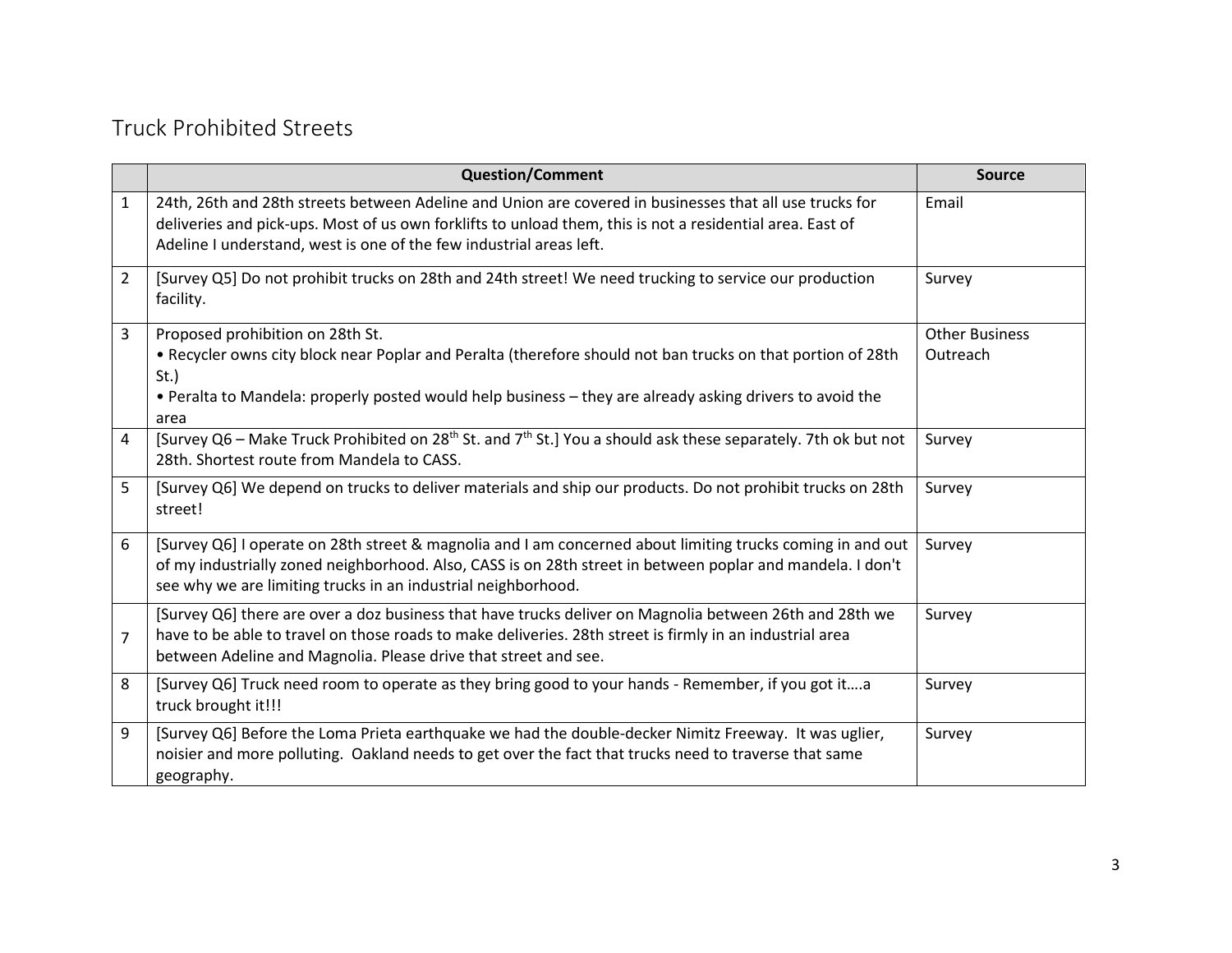|    | <b>Question/Comment</b>                                                                                                                                                                                                                                                                                                                                                                                                                                                                                                                                                                              | <b>Source</b>                              |
|----|------------------------------------------------------------------------------------------------------------------------------------------------------------------------------------------------------------------------------------------------------------------------------------------------------------------------------------------------------------------------------------------------------------------------------------------------------------------------------------------------------------------------------------------------------------------------------------------------------|--------------------------------------------|
| 10 | [Survey Q6] Mandela was designed for heavy truck traffic. There are still plenty of business that are in this<br>area                                                                                                                                                                                                                                                                                                                                                                                                                                                                                | Survey                                     |
| 11 | [Survey Q7 - Remove Truck Prohibited designation in "Industrial Triangle"] 24th and 26th between Peralta<br>and Union feed into a heavily residential area on the east side of Adeline, which is not explicitly truck<br>prohibited. Allowing the aforementioned area to have trucks would increase truck traffic on Adeline, which<br>would filter into the heavily residential area. Similar argument for West Grand/28th and Poplar/Union.<br>Don't bend entirely to CASS's will. They pollute the area enough.                                                                                   | Survey                                     |
| 12 | [Survey Q7 - Remove Truck Prohibited designation in "Industrial Triangle"] many residential areas here as<br>well as public parks like the west oakland farm park. If we want to encourage the usage of these public<br>recreational site for residents, we can't have truck route near by as that's dangerous to families                                                                                                                                                                                                                                                                           | Survey                                     |
| 13 | [Survey Q7] There are many residential areas directly adjacent to those industrial businesses and this area<br>of West Oakland already has increased air pollution due to these industrial businesses, increasing risk of<br>asthma diagnosis, emergency visits and hospitalizations in addition to increased cancer risk. Ou should only<br>consider remoing the Truck Prohibited zones if you restricted access to zero emission trucks and invested<br>resources in enforcing such a rule. Real people live here, and their lives matter.                                                         | Survey                                     |
| 14 | [Survey Q7] on removal of "truck prohibited" signs near 28th St.: 35.26% of Respondents picked "NO".<br>There were 59 short answer responses stating:<br>-trucks cause air pollution, significant public health concerns<br>-trucks idle<br>- too close to residential - shouldn't have trucks near residential neighborhoods<br>-trucks are incompatible with the neighborhood<br>- noise (trucks loud)<br>- garbage/litter<br>- safety (trucks prevent visibility of pedestrians)<br>- trucks lead to traffic problems<br>- poor condition of streets already (this will create more wear and tear | Survey                                     |
| 15 | Why not make all of 7th Street truck prohibited (east of Union Street)?                                                                                                                                                                                                                                                                                                                                                                                                                                                                                                                              | WOCAP June 10,<br>2020                     |
| 16 | Consider adding Ettie Street north of 28th Street as a truck prohibited street.                                                                                                                                                                                                                                                                                                                                                                                                                                                                                                                      | West Oakland<br>Neighbors June 18,<br>2020 |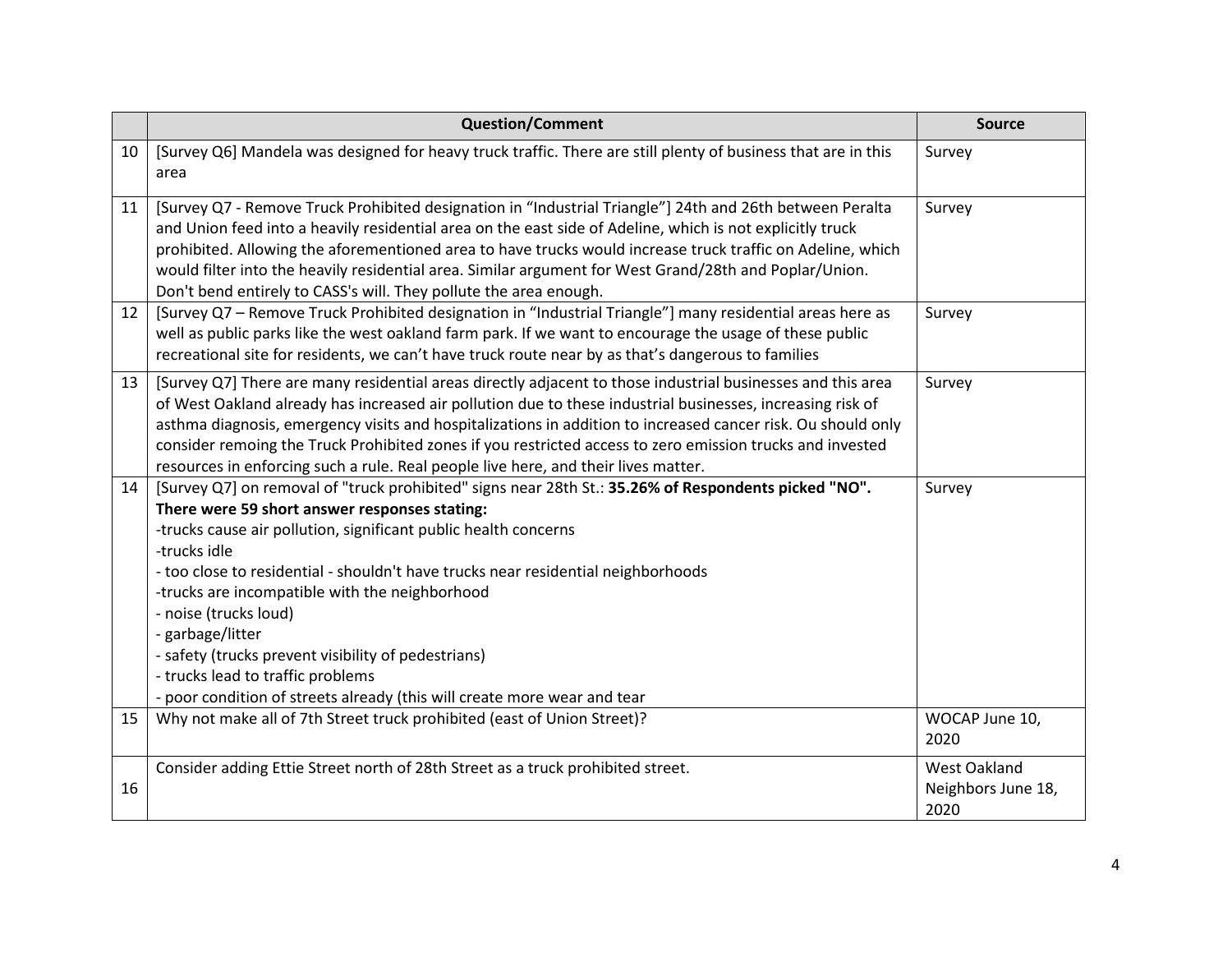|    | <b>Question/Comment</b>                                                                                                                                                                                                                                                                                                                                                                                                                                                                                                                                                                                                                                                                                                                                                                                                                                                                                                                                                                                                                                                                                                                                                                                                                                                                                                                                                                                       | <b>Source</b> |
|----|---------------------------------------------------------------------------------------------------------------------------------------------------------------------------------------------------------------------------------------------------------------------------------------------------------------------------------------------------------------------------------------------------------------------------------------------------------------------------------------------------------------------------------------------------------------------------------------------------------------------------------------------------------------------------------------------------------------------------------------------------------------------------------------------------------------------------------------------------------------------------------------------------------------------------------------------------------------------------------------------------------------------------------------------------------------------------------------------------------------------------------------------------------------------------------------------------------------------------------------------------------------------------------------------------------------------------------------------------------------------------------------------------------------|---------------|
| 17 | [Survey Q8] Permanent, long-term signage investments should be made for frequently-abused intersections<br>and entrance points, such as at Wood & 7th, where trucks enter and continue down Wood St, or they<br>realize belatedly that they had made a wrong turn, then attempt a circuitous maneuver to exit through<br>other streets in the neighborhood. There are many "choke points" like this that need prominent, redundant<br>signage, which could go a long way to reducing the need for blanket signage everywhere.                                                                                                                                                                                                                                                                                                                                                                                                                                                                                                                                                                                                                                                                                                                                                                                                                                                                                 | Survey        |
| 18 | [Survey Q6] 7th Street is a much better option for trucks than West Grand or other alternatives                                                                                                                                                                                                                                                                                                                                                                                                                                                                                                                                                                                                                                                                                                                                                                                                                                                                                                                                                                                                                                                                                                                                                                                                                                                                                                               | Survey        |
| 19 | [Survey Q6] Wood Street is super residential and should be trending to more green e.g., bike lanes etc.<br>rather than trucking. Trucking should absolutely be prohibited.                                                                                                                                                                                                                                                                                                                                                                                                                                                                                                                                                                                                                                                                                                                                                                                                                                                                                                                                                                                                                                                                                                                                                                                                                                    | Survey        |
| 20 | [Survey Q6] If the neighbors want it. I don't know those streets. I don't walk there. I walk on frontage road<br>only                                                                                                                                                                                                                                                                                                                                                                                                                                                                                                                                                                                                                                                                                                                                                                                                                                                                                                                                                                                                                                                                                                                                                                                                                                                                                         | Survey        |
| 21 | [Survey Q6] Only if there is a plan to limit Or prohibit truck traffic on nearby residential streets that may<br>result as alternative routes                                                                                                                                                                                                                                                                                                                                                                                                                                                                                                                                                                                                                                                                                                                                                                                                                                                                                                                                                                                                                                                                                                                                                                                                                                                                 | Survey        |
| 22 | [Survey Q8] On phasing out "truck prohibited" signs altogether; 69.39% of Respondents picked "NO". There<br>were 118 short answer responses stating:<br>- the truck prohibited signs bring awareness both to truck drivers (who may be from out of state and not be<br>familiar with local rules), and reminds local drivers and makes the community aware about the expectations<br>from the trucking community regarding where trucks should be traveling<br>- signs help with enforcement (fewer signs, less enforcement)<br>- no signs cause issue with enforcement, police response is slow to nonexistant if there is a violation<br>- signs remind cops where to enforce<br>- without signs will likely lead to more violations<br>- if they are work including in municipal code, they should be marked and enforced<br>- signs are a deterrent (otherwise trucks do what they want)<br>- signs are a visual reminder ("active" notification for truck drivers who are not familiar with OMC)<br>- signs "protect" residents<br>-signs "empower" community to know that trucks do not belon on their streets<br>- how else does the City plan to effectively "educate" truck drivers on the allowed routes?<br>- without truck prohibited routes, will need enforcement every day or some kind of quick response for<br>resident complaints<br>- need to replace and update the signs (they are worn) | Survey        |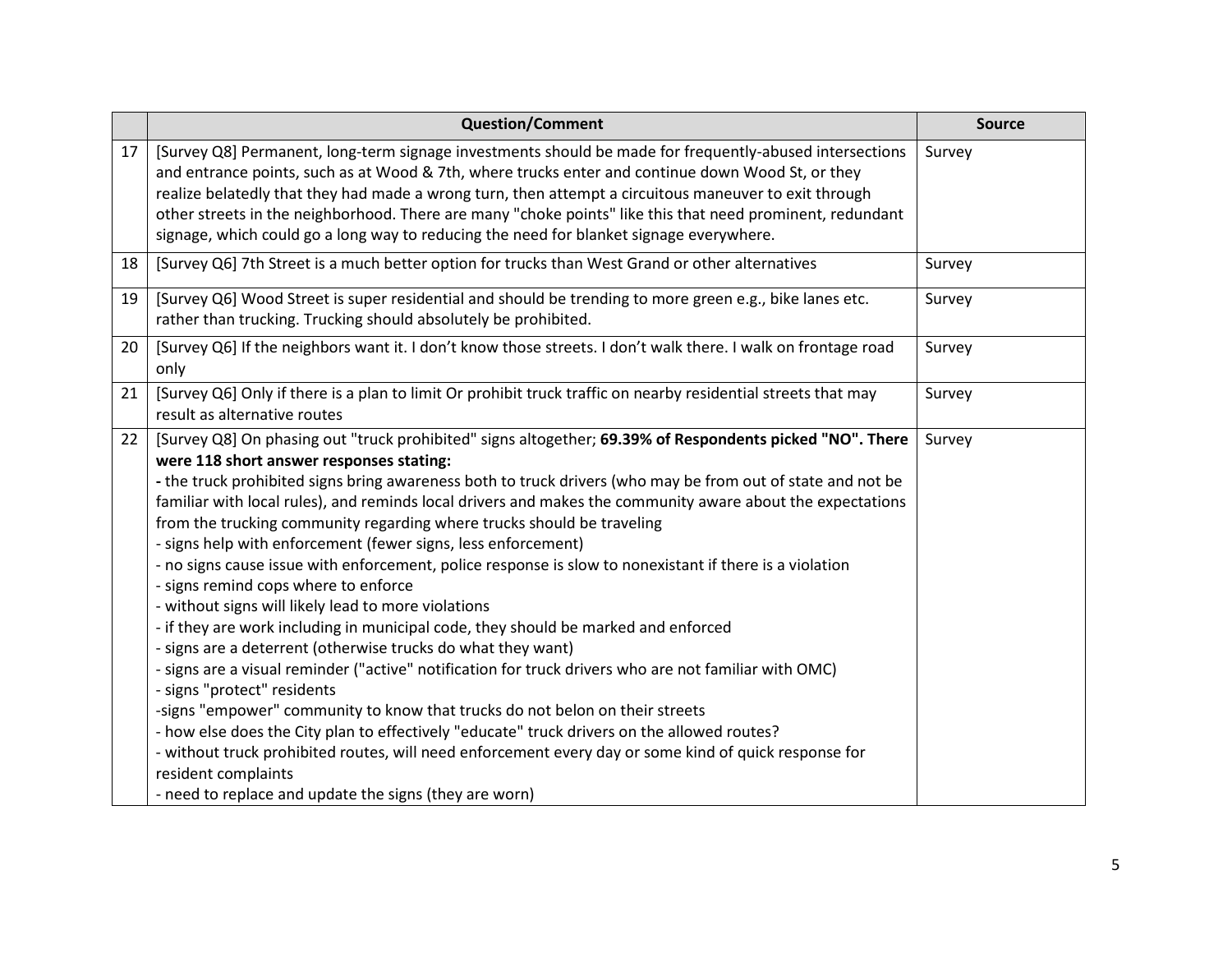| <b>Question/Comment</b>                                                                                                                | <b>Source</b> |
|----------------------------------------------------------------------------------------------------------------------------------------|---------------|
| -keep signs new and clean (no graffiti) and maintained in working order<br>- all possible methods of preventing trucks should be taken |               |

### Enforcement

<span id="page-5-0"></span>

|                | <b>Question/Comment</b>                                                                                                                                                                                                                                                                                                                                                                                                                                                                                                                                                                                                                                                                                                                                                                                                      | <b>Source</b>                             |
|----------------|------------------------------------------------------------------------------------------------------------------------------------------------------------------------------------------------------------------------------------------------------------------------------------------------------------------------------------------------------------------------------------------------------------------------------------------------------------------------------------------------------------------------------------------------------------------------------------------------------------------------------------------------------------------------------------------------------------------------------------------------------------------------------------------------------------------------------|-------------------------------------------|
| $\mathbf{1}$   | Concerned about enforcement, in residential areas. Without enforcement this plan will not work for our<br>community. Trucks park on Market Street between 7th and 10th Streets (despite truck prohibited signs which a<br>resident had to advocate for) and go to the restaurants in the Shopping Center because they are not allowed to<br>park in the Shopping Center's Parking Lot. Many of the trucks have the motors idling for long periods of time,<br>due to refrigeration for their products.<br>I have contacted OPD Parking Enforcement to no avail. It may take a few hours for OPD to respond and during<br>that time the trucks have moved on.                                                                                                                                                                 | Email                                     |
| $\overline{2}$ | To track enforcement, do we get reports?                                                                                                                                                                                                                                                                                                                                                                                                                                                                                                                                                                                                                                                                                                                                                                                     | WOCAP June 10, 2020                       |
| 3              | Currently, I observe many local trucks taking non-truck routes (specifically California Waste) instead of entering<br>on frontage road. how specifically can residents report or respond to drivers or business that aren't using the<br>approved roads? Rather, what mechanisms will be put in place to encourage and enforce these plans?                                                                                                                                                                                                                                                                                                                                                                                                                                                                                  | WOCAP June 10, 2020                       |
| 4              | Enforcement is important.                                                                                                                                                                                                                                                                                                                                                                                                                                                                                                                                                                                                                                                                                                                                                                                                    | <b>CBA Transportation</b><br>June 8, 2020 |
| 5              | In addition to efforts to reduce truck traffic going through our neighborhood, what would also help would be<br>regulation and enforcement for idling trucks and communications to area residents for what can be done to<br>stop exhaust that overtakes our neighborhood at various times. This I'm sure happens when trucks are parked<br>for too long while parked on a neighborhood street. Regularly at around 4-5pm each evening, our neighborhood<br>fills up with exhaust from idling trucks that are not near us but that most likely are over by the port. What is<br>being done about idling? What are the rules around idling for trucks but also for the ships near to the port? How<br>is this being communicated to truckers and people at the port? How are residents informed about ways to<br>report this? | Email                                     |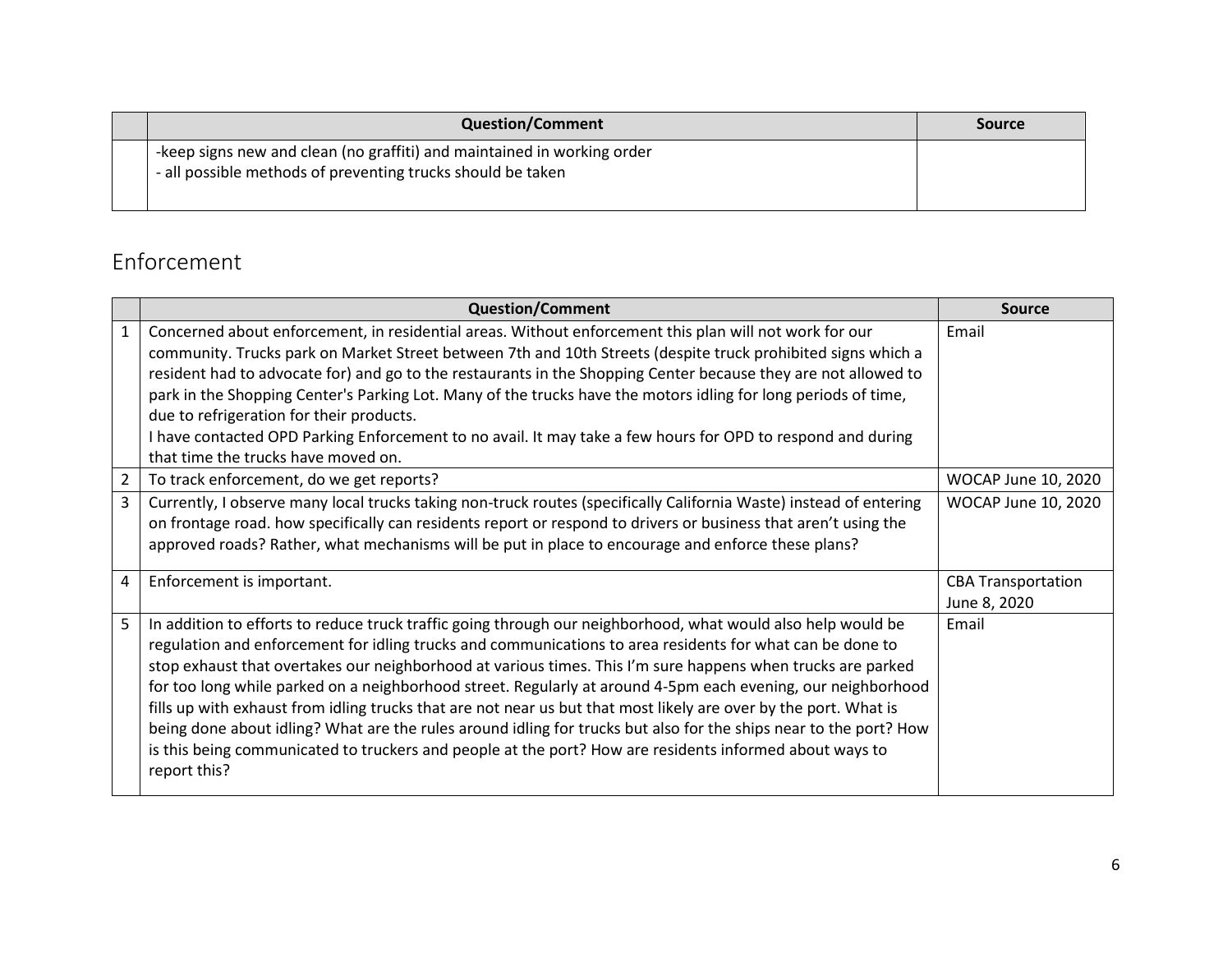### Frontage Rd.

<span id="page-6-0"></span>

|                | <b>Question/Comment</b>                                                                                                                                                                                                                                                                                                                                                                             | <b>Source</b>                                |
|----------------|-----------------------------------------------------------------------------------------------------------------------------------------------------------------------------------------------------------------------------------------------------------------------------------------------------------------------------------------------------------------------------------------------------|----------------------------------------------|
| $\mathbf{1}$   | Air quality here is so bad. Truck drivers leaving pollution and pee bottles on Frontage Road.                                                                                                                                                                                                                                                                                                       | Prescott June<br>11, 2020                    |
| $\overline{2}$ | [Frontage Rd.] This is one of the most polluted corridors, high rates of asthma, cancer; how can you say this is a<br>community process; it's the densest area in W. Oakland                                                                                                                                                                                                                        | Prescott June<br>11, 2020                    |
| 3              | Other areas of West Oakland may have [air quality] issues, but this is one of the worst spots; it is well documented and<br>it is significantly worse than any other part of West Oakland. It is tone deaf to make Frontage Road a truck route.                                                                                                                                                     | Prescott June<br>11, 2020                    |
| 4              | Concerned about air quality related to Frontage Road.                                                                                                                                                                                                                                                                                                                                               | Frontage Road<br>Site Visit June<br>14, 2020 |
| 5              | Concerned that cost of 7th Street Grade Separation/GoPort projects could have funded safety or air quality measures.                                                                                                                                                                                                                                                                                | Frontage Road<br>Site Visit June<br>14, 2020 |
| 6              | I oppose the designation of Frontage road as a truck route. West Oakland has some of the worst air in the Bay Area and<br>the state, severely impacting a neighborhood largely made of communities of color living on modest incomes. Children<br>growing up West Oakland are more likely to grow up with asthma than anywhere else in the immediate area. This<br>action would only make it worse. | Email                                        |
| $\overline{7}$ | [Survey Q5] air pollution concerns, people get asthma and cancer from diesel pollution; the air is poisoning us and our<br>children                                                                                                                                                                                                                                                                 | Survey                                       |
| 8              | [Survey Q5] you need to move the pollution AWAY from us rather than bringing it closer. We have a right to breathe<br>healthy air: no more of this. keep the trucks closer to the Port. Put them on Maritime, put them anywhere but not on<br>Frontage road!                                                                                                                                        | Survey                                       |
| 9              | 14th Street and Frontage Road intersection is a disaster.<br>(need a stop sign at 14th St.)                                                                                                                                                                                                                                                                                                         | Prescott June<br>11, 2020                    |
| 10             | Frontage Rd. is dangerous                                                                                                                                                                                                                                                                                                                                                                           | Prescott June<br>11, 2020                    |
| 11             | Concerned about truck speeds on Frontage Road.                                                                                                                                                                                                                                                                                                                                                      | Frontage Road<br>Site Visit June<br>14, 2020 |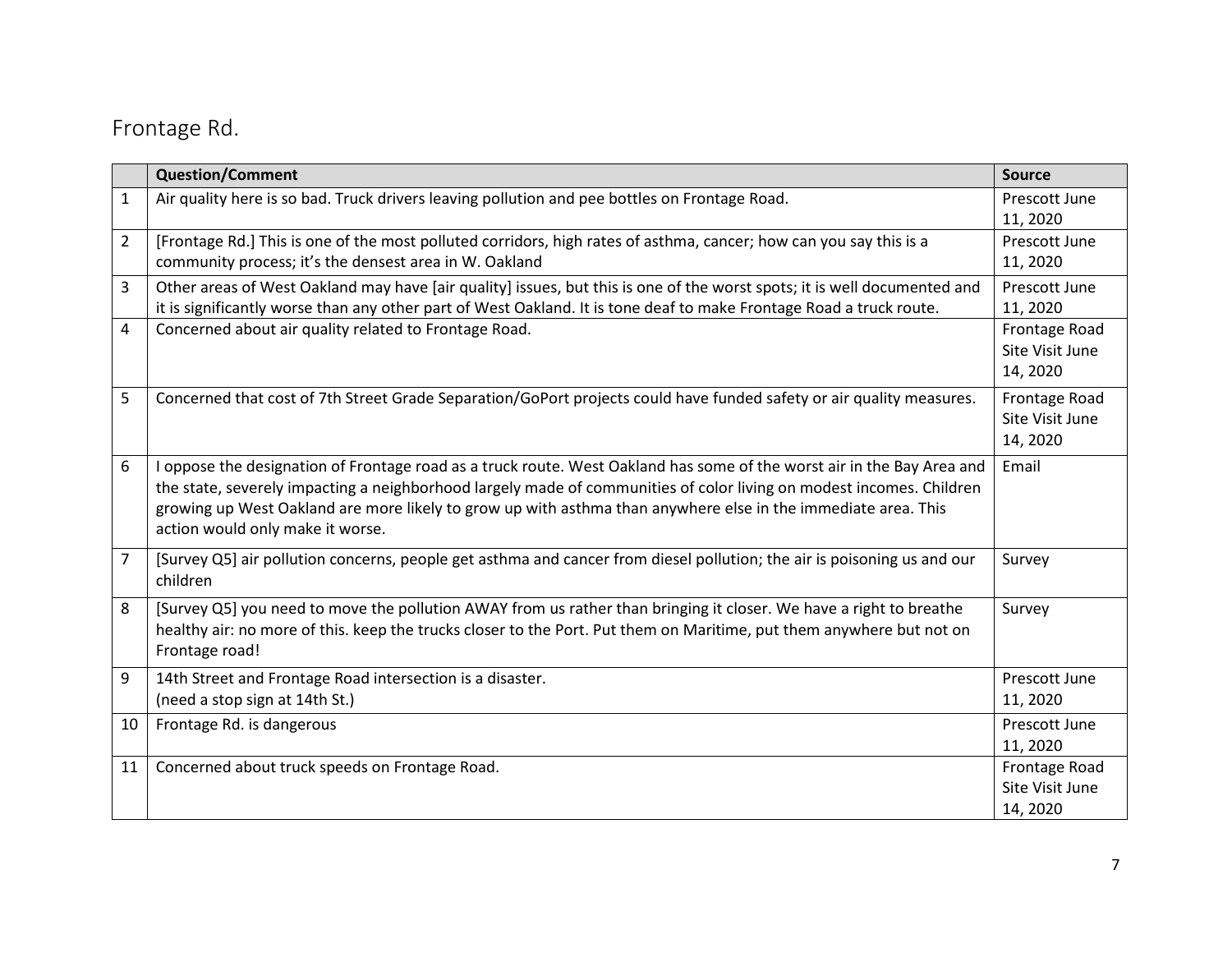|                 | <b>Question/Comment</b>                                                                                                                                                                                                                                                                                                                                                                                                                                                                                                                                                     | <b>Source</b>                                |
|-----------------|-----------------------------------------------------------------------------------------------------------------------------------------------------------------------------------------------------------------------------------------------------------------------------------------------------------------------------------------------------------------------------------------------------------------------------------------------------------------------------------------------------------------------------------------------------------------------------|----------------------------------------------|
| 12              | Need more signs (include traffic speed signs)                                                                                                                                                                                                                                                                                                                                                                                                                                                                                                                               | Frontage Road<br>Site Visit June<br>14, 2020 |
| 13              | Concerned about truck platooning on Frontage Road, when bunches of trucks traveling at high speeds causes drivers in<br>other vehicles to feel unsafe.                                                                                                                                                                                                                                                                                                                                                                                                                      | Frontage Road<br>Site Visit June<br>14, 2020 |
| 14              | Concerned about safety, especially westbound left turn from Frontage Road onto 14th.                                                                                                                                                                                                                                                                                                                                                                                                                                                                                        | Frontage Road<br>Site Visit June<br>14, 2020 |
| 15 <sub>1</sub> | Concerned about side shows on Frontage Road.                                                                                                                                                                                                                                                                                                                                                                                                                                                                                                                                | Frontage Road<br>Site Visit June<br>14, 2020 |
| 16              | On Frontage road between 14th and 16th streets, more often than not, I see trucks parked in the turning lane; 8/21/20<br>truck parked in turning lane on Frontage and 14th St. and mom and baby hit the truck (causing a fatality); I've seen<br>trucks parked in the turning lanes on 16th St. from Frontage Rd. -- Making Frontage Rd. a designated truck route will<br>make the problem worse. Maritime St. is a more approprate truck route. Frontage Rd. is getting more residential traffic<br>as this neighborhood grows. the current number of lanes cause speeding | Email                                        |
| 17              | These trucks are creating a dangerous atmosphere in what is a residential street used by residents from all over our<br>neighborhood and beyond. This is unacceptable and needs to stop; The current five lane design is inappropriate and<br>promotes speeding. There are drag racers who visit Frontage Road often - daily even; It is clear to me that Frontage<br>Road needs a road diet, and it should be made into a pedestrian and bike friendly street. We need more stop signs or<br>traffic lights to keep the road safe. Bike lanes and parking can be added     | Email                                        |
| 18              | Please help prevent future tragedies. Please take action to curb to illegal use of the center turn lane on Frontage by<br>truck drivers; [cites vehicle code]; [Second email contained pictures of trucks parked in median and candle vigil for the<br>father killed when his car crashed into the parked truck in August]                                                                                                                                                                                                                                                  | Email                                        |
| 19              | [Survey Q5] dangerous as the traffic moves on this 5 lane road at freeway                                                                                                                                                                                                                                                                                                                                                                                                                                                                                                   | Survey                                       |
| 20              | [Survey Q5] speeds (vibrate the surrounding buildings when they drive too fast)                                                                                                                                                                                                                                                                                                                                                                                                                                                                                             | Survey                                       |
| 21              | [Survey Q5] Multiple car accidents involving trucks and promotion of speeding because of truck routes                                                                                                                                                                                                                                                                                                                                                                                                                                                                       | Survey                                       |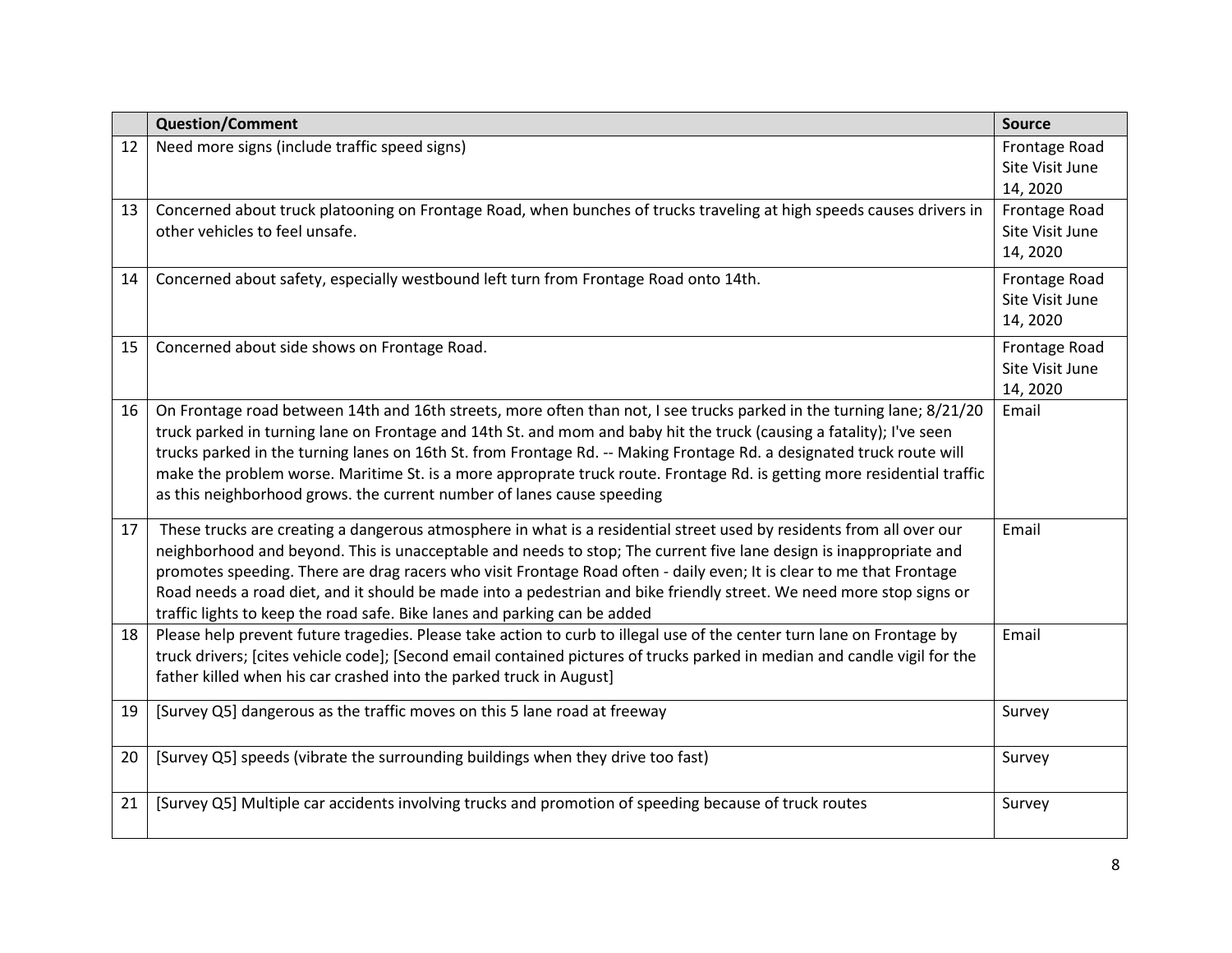|    | <b>Question/Comment</b>                                                                                                                                                                                                                                                                                                                                                                                                                                                                                                                                                                                                                                                                   | <b>Source</b>             |
|----|-------------------------------------------------------------------------------------------------------------------------------------------------------------------------------------------------------------------------------------------------------------------------------------------------------------------------------------------------------------------------------------------------------------------------------------------------------------------------------------------------------------------------------------------------------------------------------------------------------------------------------------------------------------------------------------------|---------------------------|
| 22 | [Survey Q5] There have been many accidents and several deaths in the past few months. Trucks park in the center lane<br>and cannot be seen during foggy times. They also create blind spots, which increases the probability of accidents since<br>way too many people speed / road race on Frontage.                                                                                                                                                                                                                                                                                                                                                                                     | Survey                    |
| 23 | Concerned about greater density along Frontage Road. Ton more housing to come.                                                                                                                                                                                                                                                                                                                                                                                                                                                                                                                                                                                                            | Prescott June<br>11, 2020 |
| 24 | Frontage Road should not be a truck route. There are thousands of residents along Frontage in more than 600<br>residenal units in just six blocks between 10th and 16th streets.                                                                                                                                                                                                                                                                                                                                                                                                                                                                                                          | Email                     |
| 25 | Hundreds of homes have been built in recent years alongside Frontage Road with more planned.                                                                                                                                                                                                                                                                                                                                                                                                                                                                                                                                                                                              | Email                     |
| 26 | I was deeply concerned by some of the information included in the survey, including plans to make Frontage Rd a truck<br>route, despite the hundreds of high-density housing units that have been added to Frontage Road over the past<br>decade, as well as plans to have trucks park adjacent to Raimondi Park, West Oakland's largest recreation park. In<br>discussions with my neighbors in the Prescott neighborhood of West Oakland, it has become clear that many others<br>share these concerns. Given how significantly this truck plan would impact residents, how does the City plan to engage<br>with our neighborhoods to ensure resident concerns are heard and addressed? | Email                     |
| 27 | [Survey Q5] Reason for disagreeing with labeling Frontage rd. as a Truck Route:- Frontage Rd. is adjacent to thousands<br>of units of housing and becoming more and more residential (Wood St. zoning district); many families with children<br>(West Oakland has higher rates of childhood asthma than other parts of Oakland. Give this community a chance to<br>breathe)                                                                                                                                                                                                                                                                                                               | Survey                    |
| 28 | It [Frontage Rd.] could be a park like Mandela Pkwy                                                                                                                                                                                                                                                                                                                                                                                                                                                                                                                                                                                                                                       | Prescott June<br>11, 2020 |
| 29 | We need the following on Frontage Road: Stop signs at 16th and 10th Street, a roundabout at 14th Street, bike lanes in<br>both directions, sound wall greening, improved and or increase the sound walls, a center lane used for turning onto<br>frontage from 10th & 16th St, greening center lane islands, signal timing at 7th and west grand adjustments. 10th<br>street should be opened after CWS leaves. Car parking should be considered on the east side of Frontage from 11th<br>Street to 16th Street. [zoom chat]                                                                                                                                                             | Prescott June<br>11, 2020 |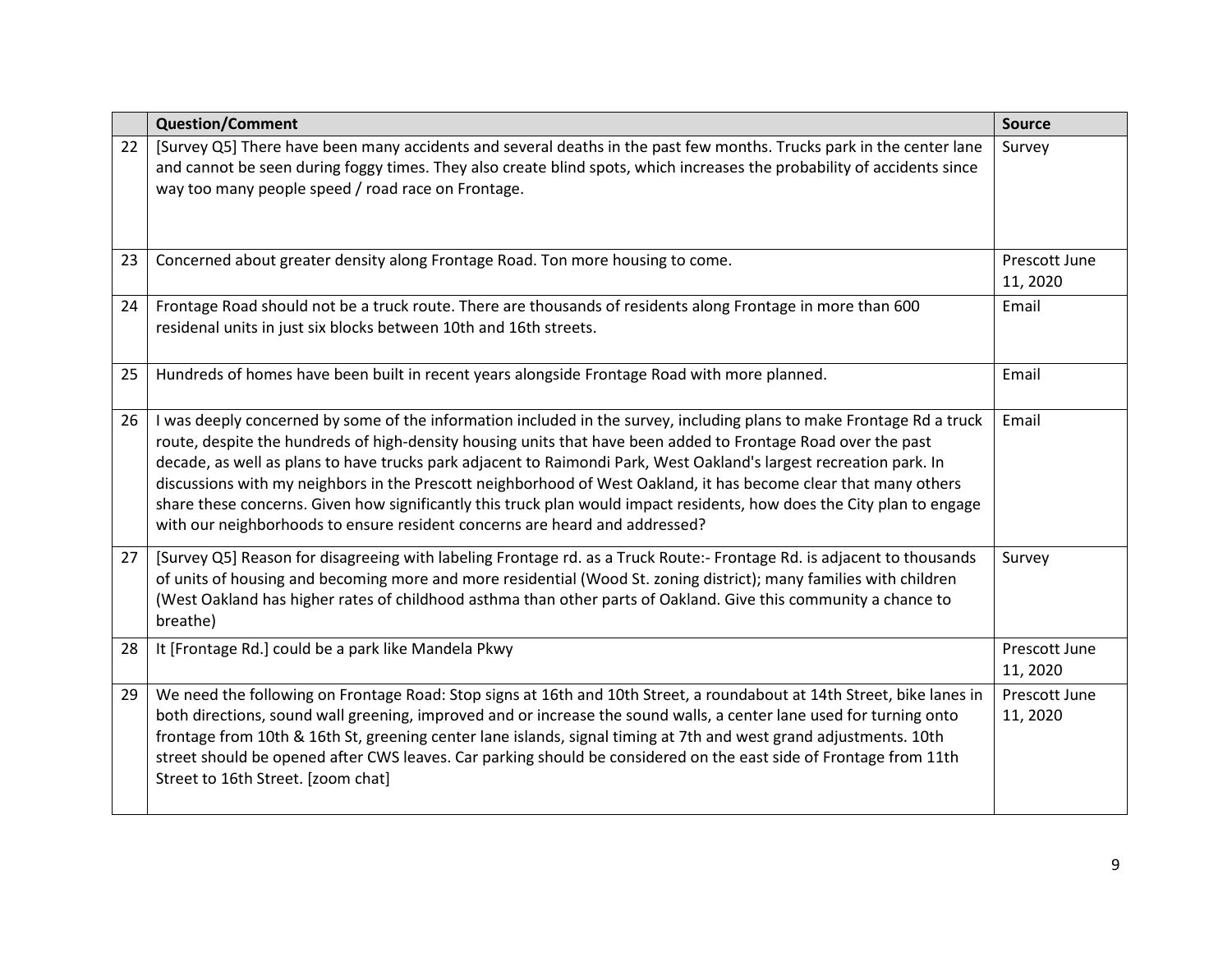|    | <b>Question/Comment</b>                                                                                                                                                                                                                                                                                                                                                                                                            | <b>Source</b>                                     |
|----|------------------------------------------------------------------------------------------------------------------------------------------------------------------------------------------------------------------------------------------------------------------------------------------------------------------------------------------------------------------------------------------------------------------------------------|---------------------------------------------------|
| 30 | Frontage Road is an opportunity for Prescott to have emergency access. The neighborhood felt trapped with the new<br>freeway.                                                                                                                                                                                                                                                                                                      | Prescott June<br>11, 2020                         |
| 31 | Pullman Way at Frontage Road - make it safer, more bike/pedestrian friendly. In a 2018 study, Frontage Road was not<br>heavily used so promotes speeding. Not comfortable for biking.                                                                                                                                                                                                                                              | <b>West Oakland</b><br>Neighbors June<br>18, 2020 |
| 32 | Put Frontage Road on a road diet - don't need five lanes.                                                                                                                                                                                                                                                                                                                                                                          | <b>West Oakland</b><br>Neighbors June<br>18, 2020 |
| 33 | Explore traffic calming measures (for example, roundabout or stop signs at 10th Street and/or 16th Street).                                                                                                                                                                                                                                                                                                                        | Frontage Road<br>Site Visit June<br>14, 2020      |
| 34 | Add traffic signal and adjust traffic signal timing at 7th Street/Frontage Road.                                                                                                                                                                                                                                                                                                                                                   | Frontage Road<br>Site Visit June<br>14, 2020      |
| 35 | Put Frontage Road on road diet.                                                                                                                                                                                                                                                                                                                                                                                                    | Frontage Road<br>Site Visit June<br>14, 2020      |
| 36 | require traffic calming and other measures on Frontage Road.                                                                                                                                                                                                                                                                                                                                                                       | Email                                             |
|    | I strongly recommend a road diet and narrowing the street from 5 lanes to 2 lanes (or, maximum, 3), and adding bike<br>lanes and greenery. It's completely obscene and unnecessary having 5 lanes. This is not a highway and the number of<br>lanes are unnecessary. Further, the current street design invites speeding and reckless driving, causing accidents, and<br>big trucks mess up the road and park in the middle of it. | Email                                             |
| 37 |                                                                                                                                                                                                                                                                                                                                                                                                                                    |                                                   |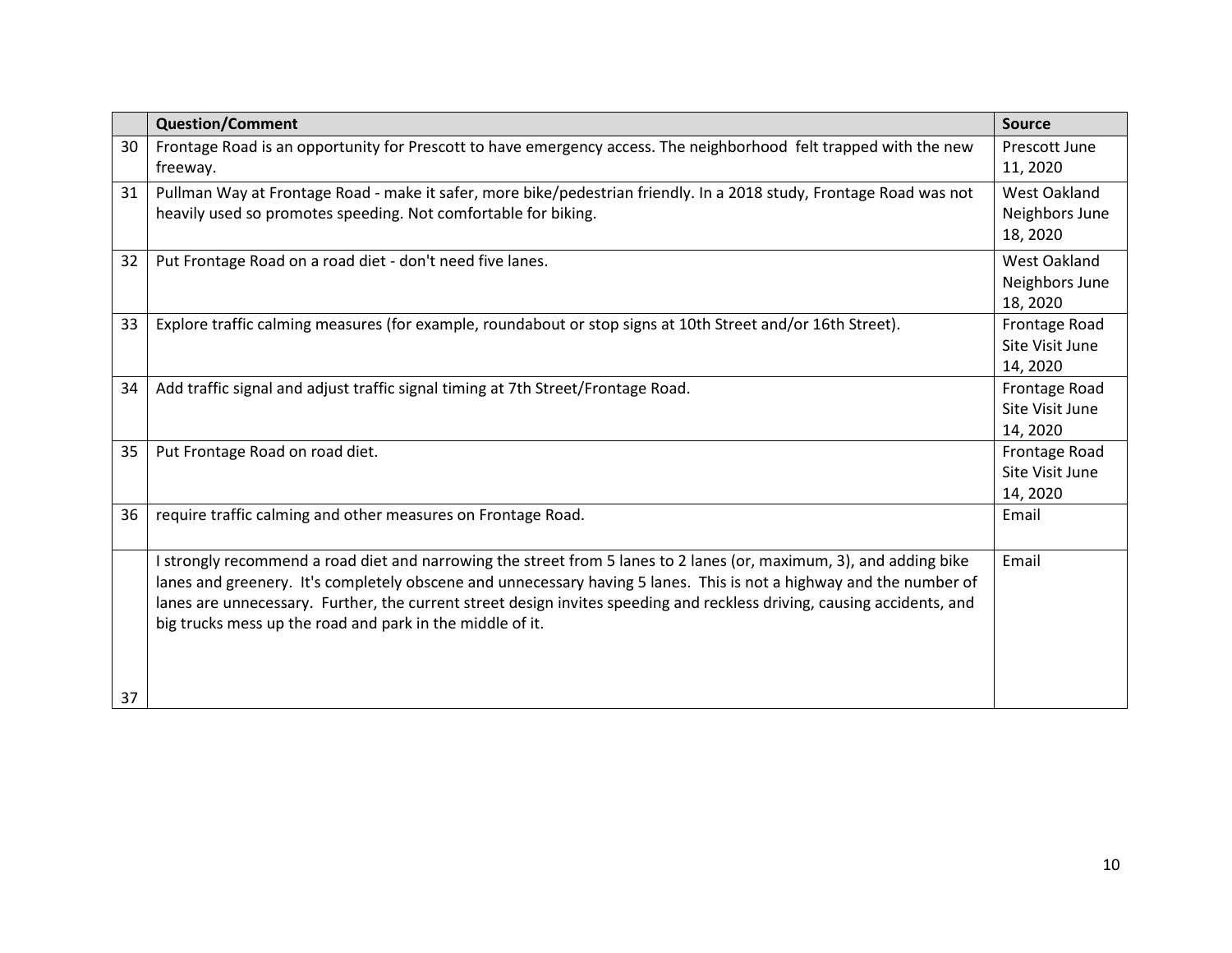|    | <b>Question/Comment</b>                                                                                                                                                                                                                                                                                                                                                                                                                                                                                                                                                                                                                                                                                                                                        | <b>Source</b>             |
|----|----------------------------------------------------------------------------------------------------------------------------------------------------------------------------------------------------------------------------------------------------------------------------------------------------------------------------------------------------------------------------------------------------------------------------------------------------------------------------------------------------------------------------------------------------------------------------------------------------------------------------------------------------------------------------------------------------------------------------------------------------------------|---------------------------|
| 38 | Here's the PNC community's list of traffic calming suggestions for frontage road: stop signs at 16th and 10th st, a<br>roundabout at 14th, bike lanes in both directions, some sound wall greening, improved and or increase the sound<br>walls, a center lane used for turning onto frontage from 10th & 16th St, greening center lane islands, signal timing at<br>7th and west grand adjustments. Also, 10th street should be opened after CWS leaves.<br>By 2030, housing will line frontage road from 8th & pine to 16th & wood street.                                                                                                                                                                                                                   | Email                     |
| 39 | [Survey Q5] If it [Frontage Rd.] is designated as a truck route a traffic signal needs to be put where the Iron Horse<br>development is because many residents use that route to exit and enter the development. Frontage Road is and easy<br>access to the freeway in all directions from the apartments and the condominiums.                                                                                                                                                                                                                                                                                                                                                                                                                                | Survey                    |
| 40 | [Survey Q5] Reason for disagreeing with labeling Frontage rd. as a Truck Route: We need the following on Frontage<br>Road: Stop signs at 16th and 10th Street, a roundabout at 14th Street, bike lanes in both directions, sound wall<br>greening, improved and or increase the sound walls, a center lane used for turning onto frontage from 10th & 16th St,<br>greening center lane islands, signal timing at 7th and west grand adjustments. 10th street should be opened after CWS<br>leaves. Car parking should be considered on the east side of Frontage from 11th Street to 16th Street. The City, Port<br>and Caltrans should pay for these quality of life improvements to equal the over 1000 housing units (when all<br>development is complete). | Survey                    |
| 41 | Considering use of road for trucking without consideration of repeated comments from neighborhood is distressing.                                                                                                                                                                                                                                                                                                                                                                                                                                                                                                                                                                                                                                              | Prescott June<br>11, 2020 |
| 42 | TMP assumes the zoning code changes designating Frontage Road a truck route should and will be made as-is.<br>Residents are not asked if it should be made or if any changes should be made to the road or code. Many<br>circumstanceshave changed since the city first agreed to designate Frontage Road a truck rotate, and residents should<br>be able to weigh in on that.                                                                                                                                                                                                                                                                                                                                                                                 | Email                     |
| 43 | Don't want to remain community that is forgotten.                                                                                                                                                                                                                                                                                                                                                                                                                                                                                                                                                                                                                                                                                                              | Prescott June<br>11, 2020 |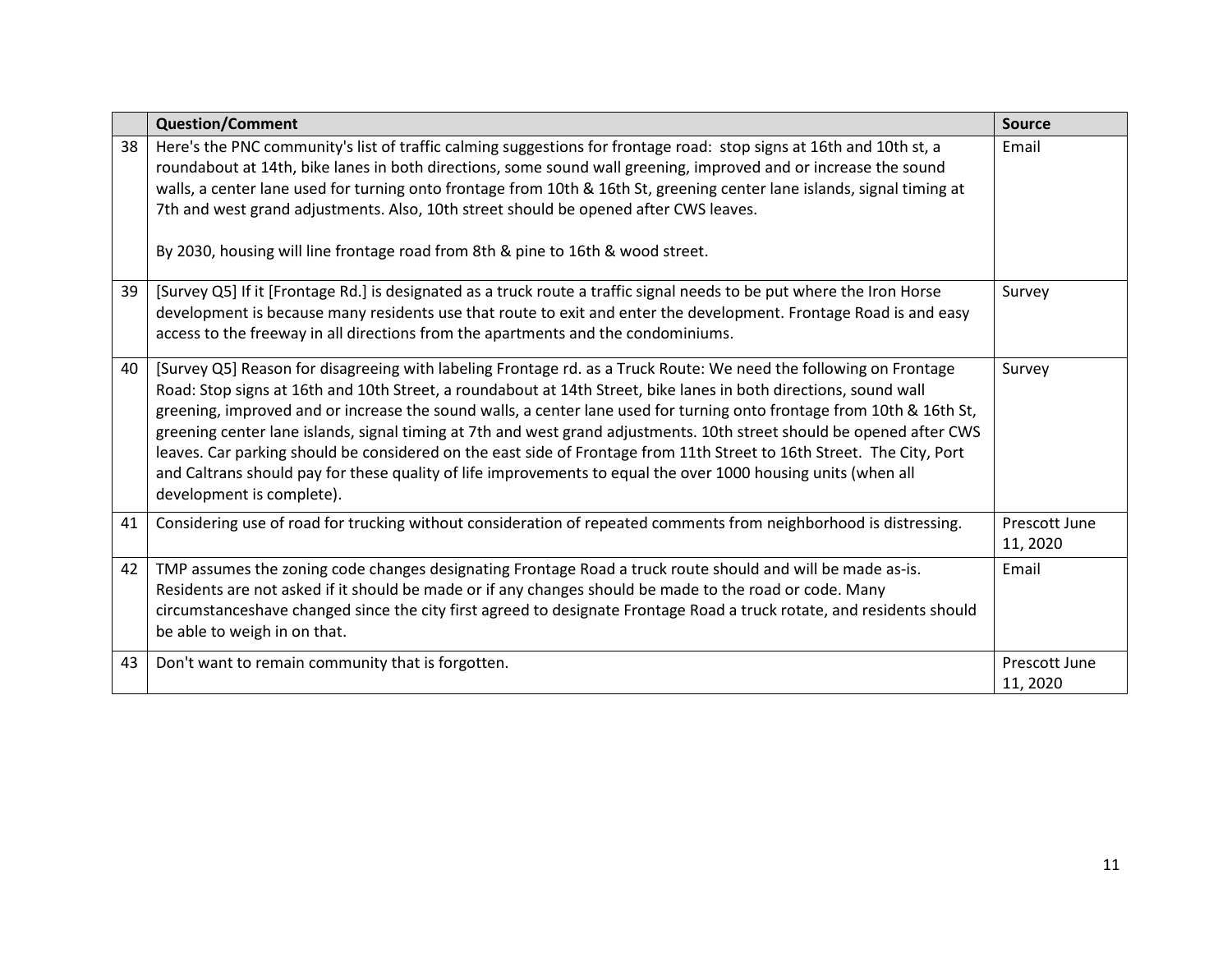|    | <b>Question/Comment</b>                                                                                                                                                                                                                                                                                                                                                                                                                                                                                                                                                                                                                                                                                                                                                                              | <b>Source</b>                                     |
|----|------------------------------------------------------------------------------------------------------------------------------------------------------------------------------------------------------------------------------------------------------------------------------------------------------------------------------------------------------------------------------------------------------------------------------------------------------------------------------------------------------------------------------------------------------------------------------------------------------------------------------------------------------------------------------------------------------------------------------------------------------------------------------------------------------|---------------------------------------------------|
| 44 | Need an alternate route (to Frontage Rd.); must defend Prescot neighborhood which is predominantly Black from sub-<br>standard air quality; many toxic air contaminants are significantly higher in this community and the health impacts are<br>very well documented. If City is committed to racial and environmental equity, but allows TMP that worsens air quality<br>in predominantly black neighohoods, that is environmental injustice. Assertions that Frontage Rd. was "always meant<br>as a truck route" miss the point and disount and ignore the humanity of the people in my neighborhood. Our lives<br>matter. You must go back to the drawing board and find alternatives that do not do any more harm to my community<br>[email contains links to demograh and health data sources] | Email                                             |
| 45 | In traffic studies for Howard Terminal project, Frontage Road was used as an extension of the freeway to get people to<br>the ballpark. When there is a game, how much busier will Frontage Road be?                                                                                                                                                                                                                                                                                                                                                                                                                                                                                                                                                                                                 | Prescott June<br>11, 2020                         |
| 46 | Encourage consideration of not allowing idling,                                                                                                                                                                                                                                                                                                                                                                                                                                                                                                                                                                                                                                                                                                                                                      | Email                                             |
| 47 | Big rig trucks from the port are constantly idling in the middle lanes [of Frontage Rd.] blocking traffic and the view of<br>oncoming traffic.                                                                                                                                                                                                                                                                                                                                                                                                                                                                                                                                                                                                                                                       | Email                                             |
| 48 | [Survey Q5] Many truckers have been using the median to park and/or idle, causing a safety issue and strong diesel<br>fuel exhaust pollution to the residents that live next to Frontage Road                                                                                                                                                                                                                                                                                                                                                                                                                                                                                                                                                                                                        | Survey                                            |
| 49 | Can Maritime St. be used instead [of Frontage Rd.]? If not, why? Can we bring more data?                                                                                                                                                                                                                                                                                                                                                                                                                                                                                                                                                                                                                                                                                                             | Prescott June<br>11, 2020                         |
| 50 | Recommend removing Frontage Road as a truck route. It's not necessary - use Maritime Street.                                                                                                                                                                                                                                                                                                                                                                                                                                                                                                                                                                                                                                                                                                         | <b>West Oakland</b><br>Neighbors June<br>18, 2020 |
| 51 | [Survey Q6] 7th street is already commercial, no one cares if there are trucks there. Don't use Frontage as a truck<br>route!                                                                                                                                                                                                                                                                                                                                                                                                                                                                                                                                                                                                                                                                        | Survey                                            |
| 52 | Frontage Rd. should not be a truck route                                                                                                                                                                                                                                                                                                                                                                                                                                                                                                                                                                                                                                                                                                                                                             | Prescott June<br>11, 2020                         |
| 53 | [Survey Q6] Those are industrial streets. Frontage is residential.                                                                                                                                                                                                                                                                                                                                                                                                                                                                                                                                                                                                                                                                                                                                   | Survey                                            |
| 54 | Understood Frontage Road was a truck route before, but now it is housing and we want our voices heard.                                                                                                                                                                                                                                                                                                                                                                                                                                                                                                                                                                                                                                                                                               | Prescott June<br>11, 2020                         |
| 55 | Frontage Road is not Port property. Don't take it from the community.                                                                                                                                                                                                                                                                                                                                                                                                                                                                                                                                                                                                                                                                                                                                | Prescott June<br>11, 2020                         |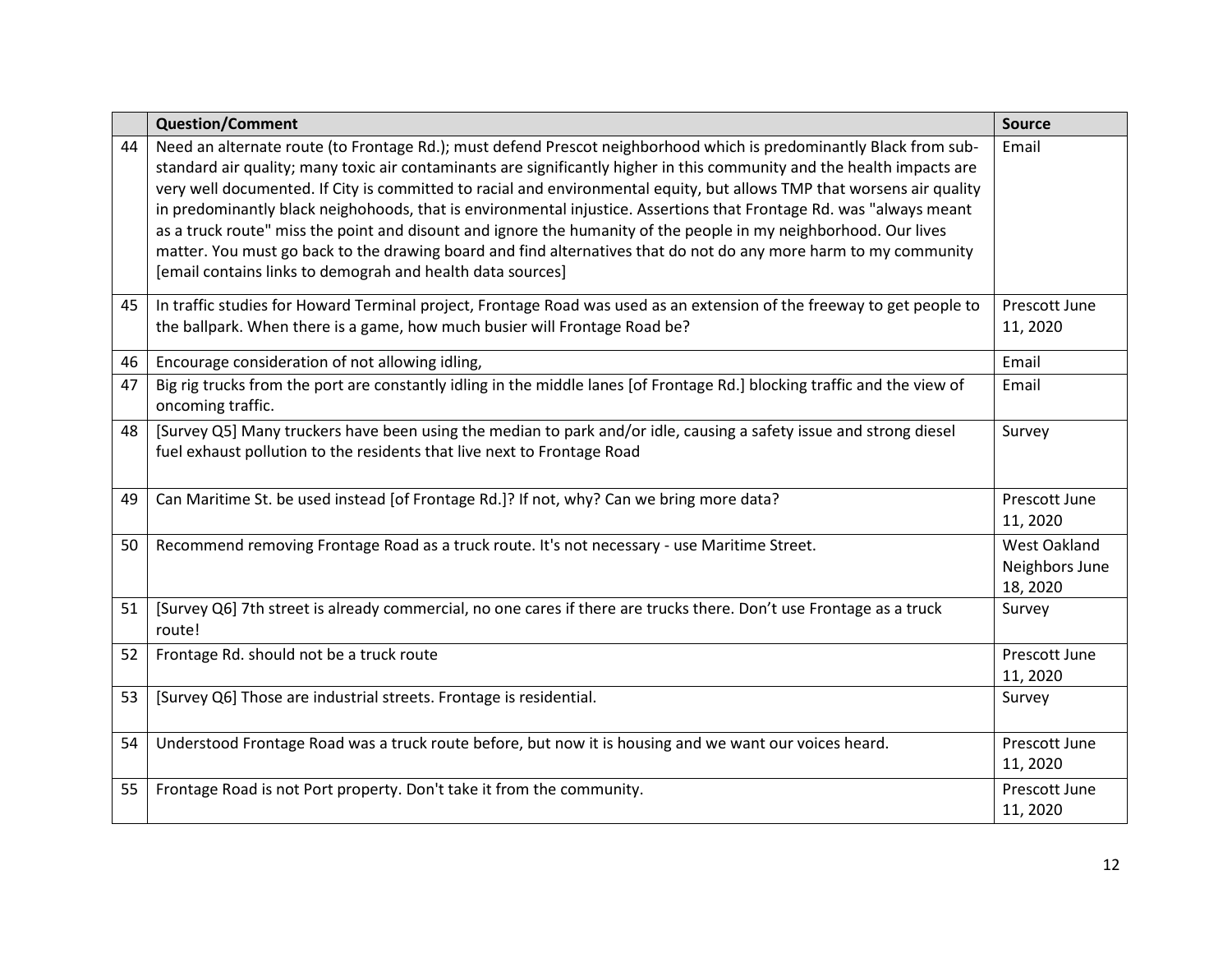|    | <b>Question/Comment</b>                                                                                                                                                                                                                                | <b>Source</b>                                |
|----|--------------------------------------------------------------------------------------------------------------------------------------------------------------------------------------------------------------------------------------------------------|----------------------------------------------|
| 56 | Can't divorce the question of Frontage Road from what is going on in the community.                                                                                                                                                                    | Prescott June<br>11, 2020                    |
| 57 | Concerned about trash on Frontage Road left by truck drivers.                                                                                                                                                                                          | Frontage Road<br>Site Visit June<br>14, 2020 |
| 58 | Our volunteers already clean up bottles of urine and trash on Maritime Street and we do not want this on Frontage<br>Road, where we walk our dogs and teach our kids to ride bikes.                                                                    | Email                                        |
| 59 | [Survey Q5] trucks are loud noisy                                                                                                                                                                                                                      | Survey                                       |
| 60 | [Frontage Rd.] Used as a parking place when the Port backs up                                                                                                                                                                                          | Prescott June<br>11, 2020                    |
| 61 | Trucks are parking in the median on Frontage rd.                                                                                                                                                                                                       | Frontage Road<br>Site Visit June<br>14, 2020 |
| 62 | [Survey Q5] Reason for disagreeing with labeling Frontage rd. as a Truck Route:<br>Truck drivers park in the middle and block the intersections at 14th and 16th and Frontage. They also contribute to<br>trash along these routes and drive too fast. | Survey                                       |
| 63 | [Survey Q10] Truck Parking changes: No parking on frontage road.                                                                                                                                                                                       | Survey                                       |
| 64 | Suggest that Port and City staff park at 14th Street and Frontage Road before 10:00 a.m. and watch the traffic.                                                                                                                                        | Prescott June<br>11, 2020                    |
| 65 | Is Frontage Road still queuing up? (another participant responded not so much any more; more like being by a<br>freeway)                                                                                                                               | Prescott June<br>11, 2020                    |
| 66 | Who owns Frontage Rd., who monitors it and cleans it up?                                                                                                                                                                                               | Prescott June<br>11, 2020                    |
| 67 | An OakDOT staff (Megan Wier) was assigned to work with Marcus and community on traffic calming on Frontage Road.                                                                                                                                       | Prescott June<br>11, 2020                    |
| 68 | Did the Wood Street Redevelopment Plan say anything about Frontage Road not being a truck route?                                                                                                                                                       | Prescott June<br>11, 2020                    |
| 69 | Concerned about truck volumes on Frontage Road and increased volume due to Port growth.                                                                                                                                                                | Frontage Road<br>Site Visit June<br>14, 2020 |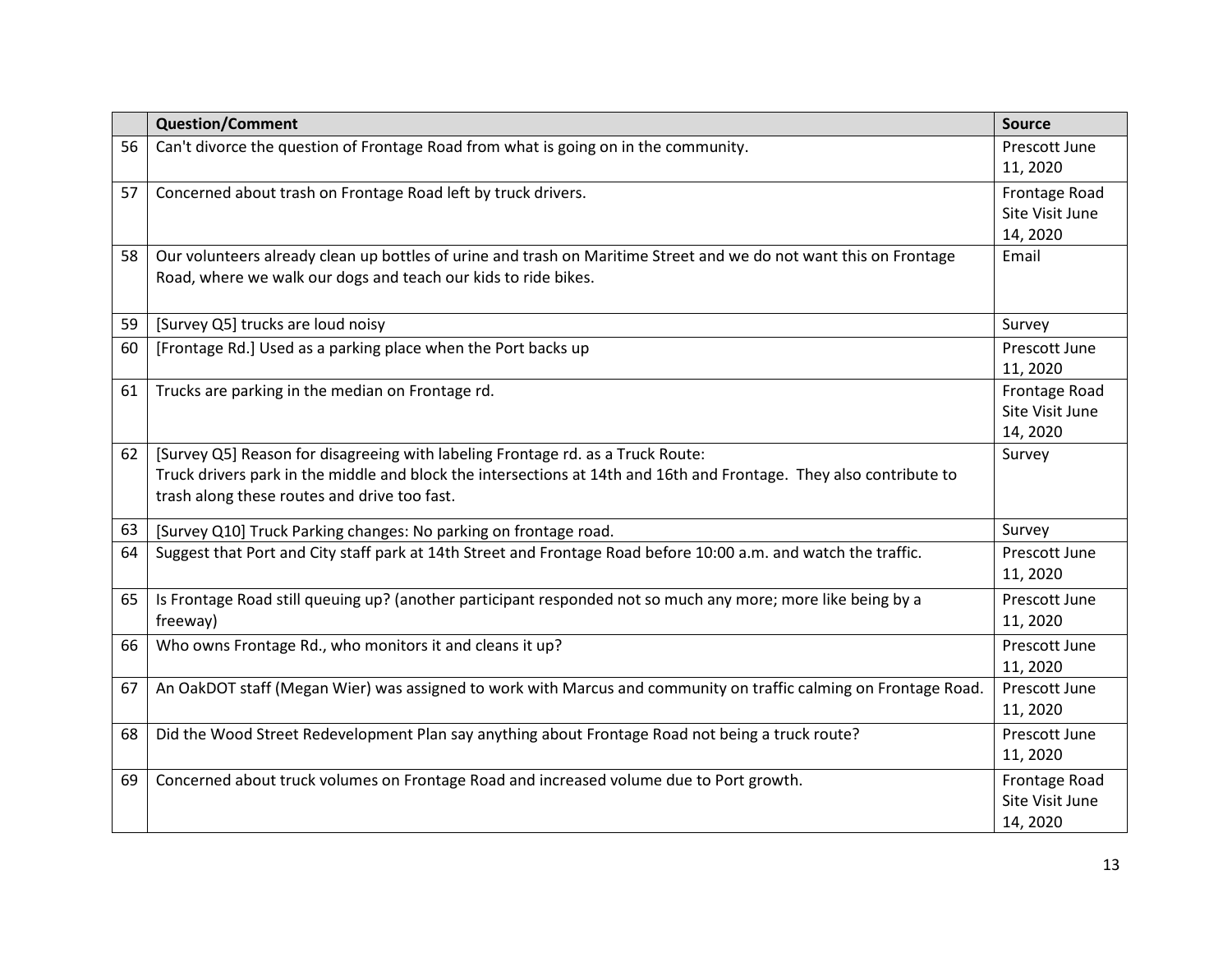|      | <b>Question/Comment</b>                                                                                                                                                                                                                                                                                                                                                                                                                                                                                                              | <b>Source</b> |
|------|--------------------------------------------------------------------------------------------------------------------------------------------------------------------------------------------------------------------------------------------------------------------------------------------------------------------------------------------------------------------------------------------------------------------------------------------------------------------------------------------------------------------------------------|---------------|
| 70 l | We should be discussing how to make Frontage Road a more biking and walking friendlypathway. We should figure out<br>how to stop the drag racing that goes on there. We should not be allowing truckers to park their vehicles there.                                                                                                                                                                                                                                                                                                | Email         |
| 71   | Personally I have a semi w/trailer that parks across the street from after picking his load, for a rest rumbling in and out<br>of the neighborhood, as well as the usual collection of semi some with trailers parking on the NW corner of Raimondi<br>Park on Wood & 20th. I have attached two documents I believe will be helpful: 1) Freeway Agreement between the<br>City of Oakland and Caltrans, 2) a 2018 parking study for frontage road containing traffic data and this link West<br>Oakland Infrastructure Report (2011). | Email         |

### Truck Parking

<span id="page-13-0"></span>

|                | <b>Question/Comment</b>                                                                                                                                                                                                                                                                                                                                                                                                                          | <b>Source</b>                     |
|----------------|--------------------------------------------------------------------------------------------------------------------------------------------------------------------------------------------------------------------------------------------------------------------------------------------------------------------------------------------------------------------------------------------------------------------------------------------------|-----------------------------------|
|                | Proposed parking changes<br>Recycler currently park their trucks on the triangular parcel north of 28th St. (b/w Poplar and Peralta)<br>- so this practice would be against the proposed new rules<br>Containers are staged there (they get wire payments from Asia and they take 1-3 days to clear,<br>$\circ$<br>i.e., receive documents and wire transfer to clear)<br>Neither their trucks nor their trailers have business logos<br>$\circ$ | <b>Other Business</b><br>Outreach |
| $\overline{2}$ | What about 28th & Hannah near City Slicker Farms? (Poplar St. is impacted by parking - problem area)                                                                                                                                                                                                                                                                                                                                             | <b>WOCAP June 10, 2020</b>        |
| 3              | How will this address post office parking on Brush and other streets?                                                                                                                                                                                                                                                                                                                                                                            | <b>WOCAP June 10, 2020</b>        |
| 4              | bad idea to allow truck parking on Campbell between grand and 20th. that's the entrance to the<br>neighborhood for many and right next to a big public park; there are constantly trucks with containers on<br>Campbell between Grand and 20th [where truck parking is currently permitted& proposed to be permitted]<br>[zoom chat]                                                                                                             | Prescott June 11, 2020            |
| 5              | [Survey Q10] Truck Parking changes: Some of those truck parking proposals are very close to residential<br>neighbors - ESPECIALLY on Campbell st between 20th and West Grand Ave                                                                                                                                                                                                                                                                 | Survey                            |
| 6              | [Survey Q10] Truck Parking changes: No truck parking should be allowed on Campbell street or 20th street.<br>These are too close to Raimondi Park and residential areas.                                                                                                                                                                                                                                                                         | Survey                            |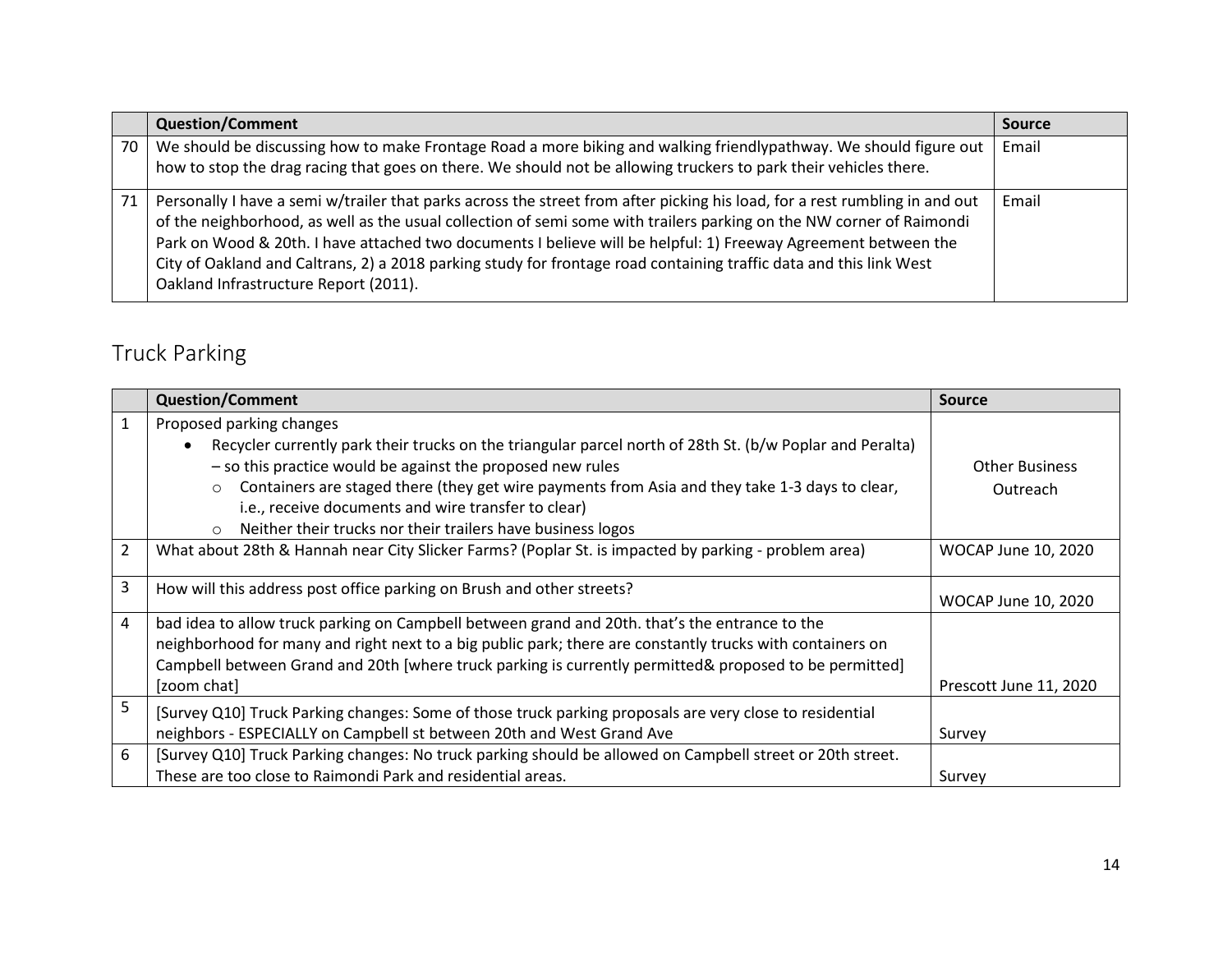|    | <b>Question/Comment</b>                                                                                      | <b>Source</b>       |
|----|--------------------------------------------------------------------------------------------------------------|---------------------|
| 7  | [Survey Q10] Truck Parking changes: There shouldn't be any parking near Raimondi park (all streets between   |                     |
|    | raimondi park and west grand) It is going to discourage residential usage and contribute to more homeless    |                     |
|    | issue.                                                                                                       | Survey              |
| 8  | Wanted to share my absolute horror and lack of support for additional truck lanes and parking in West        |                     |
|    | Oakland community, including making a truck parking lot by Raimondi Park where children play. This is        |                     |
|    | unacceptable and would make this community even more of a doorknob (use and cast away), than it already      |                     |
|    | is. Were community members even consulted on these proposed changes? Stop making these truck problems        |                     |
|    | our community's problems; it's the Port's problem.                                                           | Email               |
| 9  | [Survey Q10] Truck Parking changes: Truck parking should not be allow near a park. (20th st and Campbell)    | Survey              |
| 10 | [Survey Q10] Truck Parking changes: Truck parking on 20th Street between Peralta and Campbell and            |                     |
|    | Campbell between 20th Street and West Grand should not be allowed. This is a mostly residential area and     |                     |
|    | borders on Raimondi Park.                                                                                    | Survey              |
| 11 | [Survey Q10] Truck Parking changes: Why is truck parking allowed around a high use children's park-          |                     |
|    | Raimondi? Everything north of West Grand is becoming hyper residential and should not be catering to truck   |                     |
|    | parking of any kind.                                                                                         | Survey              |
| 12 | [Survey Q10] Truck Parking changes: No truck parking next to Raymondi Park - keep our kids safe!             | Survey              |
| 13 | [Survey Q10] Truck Parking changes: Truck parking should be prohibited adjacent to Raymondi Park. The rest   |                     |
|    | of the draft looks good.                                                                                     | Survey              |
| 14 | [Survey Q10] Truck Parking changes: Why are you parking by the park? So many good useless spots in the       |                     |
|    | area and you want to mess up the air for the kids by parking by raimondi?                                    | Survey              |
| 15 | [Survey Q10] Truck Parking changes: No truck parking should be around West Grand or Raimondi Park - this is  |                     |
|    | the heart of our neighborhood                                                                                | Survey              |
| 16 | The ban on unattached trailers may be too aggressive - some businesses need the interim storage (e.g. FedEx  |                     |
|    | trailers waiting to be picked up, trailers dropped momentarily by scales)                                    | WOCAP June 10, 2020 |
| 17 | [Survey Q9] Citywide unattached trailor ban: existing paid parking areas are inadequate and very poorly run, |                     |
|    | plus constitute a monopoly. Need more, diverse, pay parking areas for better competition and fair parking    |                     |
|    | rates.                                                                                                       | Survey              |
| 18 | [Survey Q9] Citywide unattached trailor ban: It needs to stay in the Port area.                              | Survey              |
| 19 | Will unattached trailers be allowed in areas where truck parking will be allowed?                            | WOCAP June 10, 2020 |
| 20 | [Survey Q10] Truck Parking changes: Trucks should not be parked south of West Grand. Those are residential   |                     |
|    | streets and/or near parks.                                                                                   | Survey              |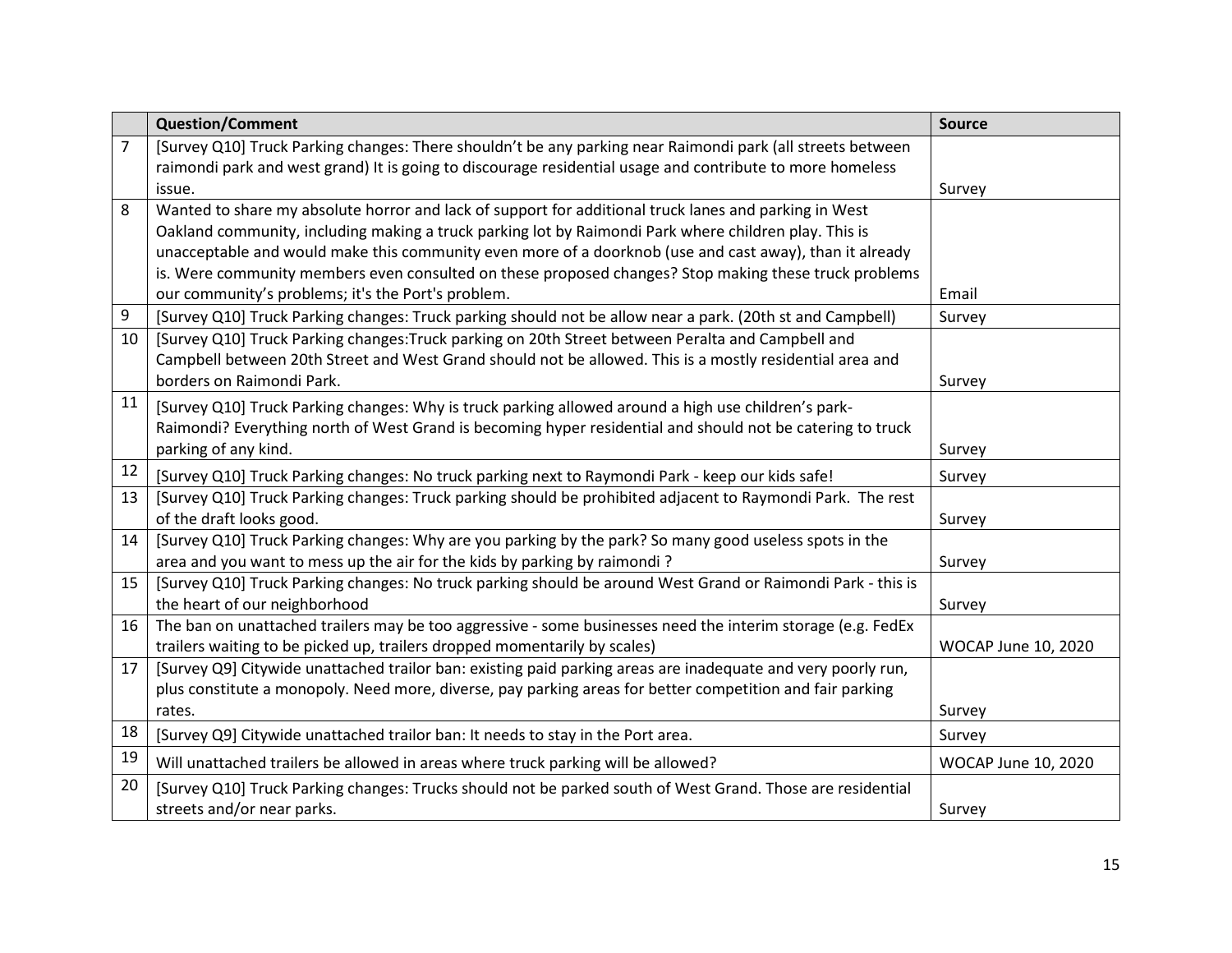|    | <b>Question/Comment</b>                                                                                                                                                                                                     | <b>Source</b>          |
|----|-----------------------------------------------------------------------------------------------------------------------------------------------------------------------------------------------------------------------------|------------------------|
| 20 | Truck parking should never be allowed on our city streets, no matter how limited. The Port should provide                                                                                                                   |                        |
|    | parking for trucks; this is part of their cost of port business. Why does our city have to subsidize the port's                                                                                                             |                        |
|    | operation with free truck parking while our residents are ones paying the cost of deterioration, noise,<br>pollution, loss of parking for residents, and drivers trashing our streets?                                      | Email                  |
| 22 |                                                                                                                                                                                                                             |                        |
|    | [Survey Q10] Truck Parking changes:                                                                                                                                                                                         |                        |
|    | - Trucking companies should find a yard/ terminal and park THERE and quit using ANY city streets as their free                                                                                                              |                        |
|    | terminals.<br>- There should not be truck parking in any residential streets.                                                                                                                                               |                        |
|    | - Ban it completely from W. Oakland.                                                                                                                                                                                        | Survey                 |
| 23 | [Survey Q10] Truck Parking changes: Truck parking like in 26th between Mandela and peralta leads to trash                                                                                                                   | Survey                 |
|    | and blight. Also makes a block I walk a block unwalkable. Truck parking should be at the port.                                                                                                                              |                        |
|    |                                                                                                                                                                                                                             |                        |
| 24 | [Survey Q10] Truck Parking changes: Trucks should be only park at limited streets such as inside Port of                                                                                                                    |                        |
|    | Oakland. example streets are Maritime, Middle Harbor Rd.                                                                                                                                                                    | Survey                 |
| 25 | On the east side of Wood Street is a small truck operator, on the street. He can't afford to operate in the Port,                                                                                                           |                        |
|    | and thought he was safer on Wood Street than in the port. His catalytic converters would be stolen the first                                                                                                                |                        |
|    | night.                                                                                                                                                                                                                      | Prescott June 11, 2020 |
| 26 | [Survey Q10] Truck Parking changes: There is no way that trucks can park on Wood St north of West Grand                                                                                                                     |                        |
|    | with all the homeless living there. Wood St has basically been turned into a one-way street as it is, trucks                                                                                                                |                        |
|    | would basically block the street.                                                                                                                                                                                           | Survey                 |
| 27 | [Survey Q10] Truck Parking changes: Wood street north of west grand intersection is overwhelmed with                                                                                                                        |                        |
|    | homeless encampments which take up a whole side of the street. If trucks took up the other side of the street                                                                                                               |                        |
|    | it would leave zero parking for businesses on wood street. This zone is CIX, commercial industrial mix.                                                                                                                     |                        |
|    | Soundwave studios, a commercial business, that fields customers from all over the bay area, is being shut                                                                                                                   |                        |
|    | out of use of street parking.                                                                                                                                                                                               | Survey                 |
| 28 | The feasibility of the TMP is entirely contingent on the drayage community's continued access to industrial<br>support facilities that affect truck access, parking, and other essential functions of the drayage industry, |                        |
|    | including those scattered throughout the Port. Efforts to repurpose these support facilities for other uses will                                                                                                            | <b>Other Business</b>  |
|    | undermine the spirit of the TMP.                                                                                                                                                                                            | Outreach               |
| 29 | I would like to make you aware of MAJOR concerns we have with the potential ability for truckers to continue                                                                                                                |                        |
|    | to adhere to the TMP. The port is quickly reducing parking stalls for truck parking and container staging. The                                                                                                              |                        |
|    | 50 acres at Outer Harbor is going away and being replaced with 15 acres at the Roundhouse property. There                                                                                                                   | Email                  |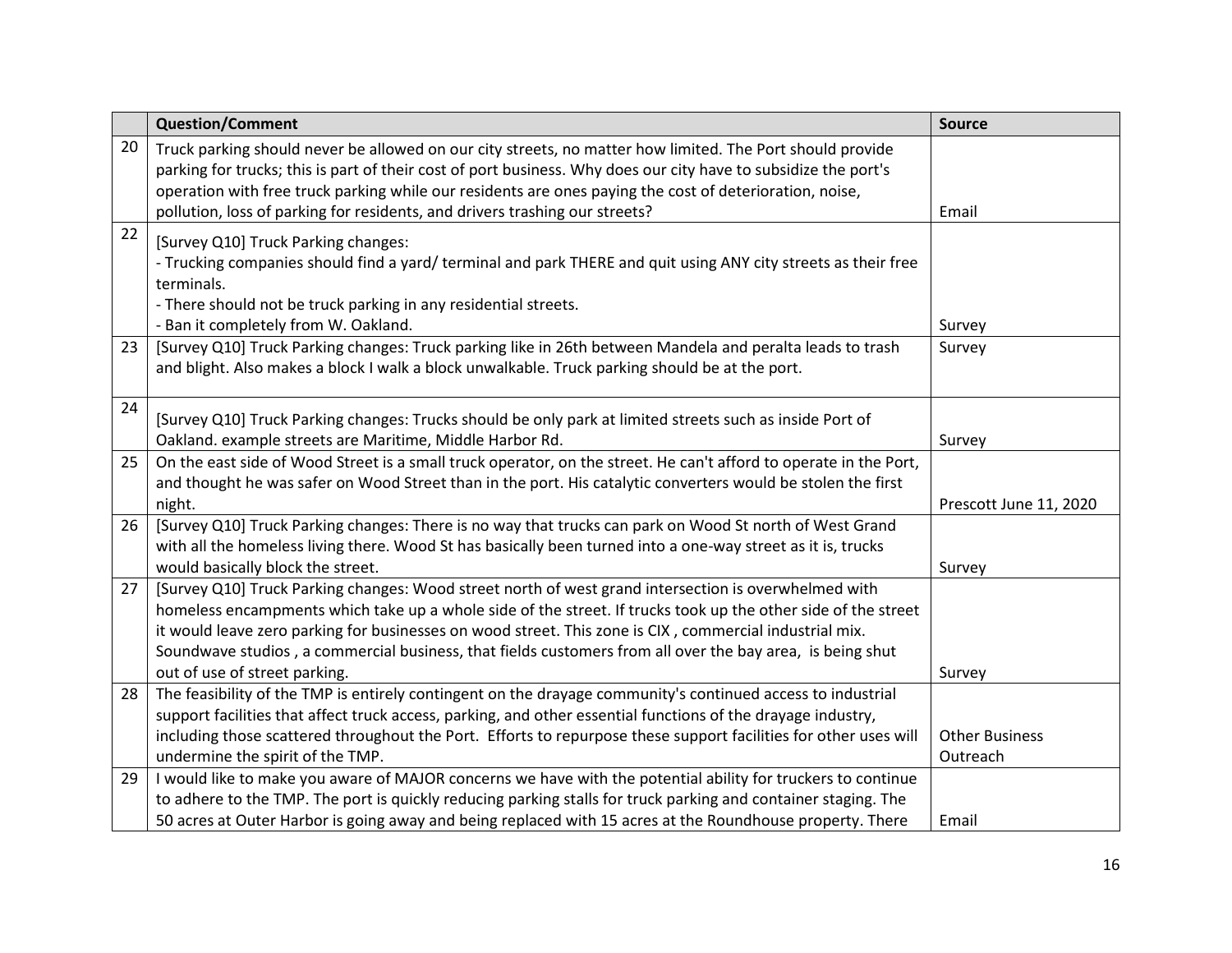|    | <b>Question/Comment</b>                                                                                 | <b>Source</b>                  |
|----|---------------------------------------------------------------------------------------------------------|--------------------------------|
|    | are no long-term plans to find new accommodations and eventually, the entirety of the parking at Howard |                                |
|    | Terminal could be taken away for the narrow-minded ballpark development. As of now, our numbers show    |                                |
|    | parking could be reduced by as many as 1500 spaces. Without new accommodations made in Oakland, where   |                                |
|    | will these activities go?                                                                               |                                |
| 30 | [Survey Q10] Truck Parking changes:                                                                     |                                |
|    | - For the same reasons mentioned, we need more paid parking areas                                       |                                |
|    | - Not enough space as planned. Where will all these trucks park. Ampco is no longer accepting any new   |                                |
|    | customers. Where else can these trucks park                                                             |                                |
|    | - Please make one area (not a city street) where trucks can safely park                                 | Survey                         |
| 31 |                                                                                                         | <b>CBA Transportation June</b> |
|    | Need to get OMSS development done, including amending the contract with the City.                       | 8, 2020                        |
| 32 |                                                                                                         | West Oakland                   |
|    | With the ballpark project, where will trucks currently at Howard go?                                    | Neighbors June 18, 2020        |
| 33 |                                                                                                         | <b>CBA Transportation June</b> |
|    | Consider parking under freeways.                                                                        | 8, 2020                        |

### Miscellaneous

<span id="page-16-0"></span>

|                | <b>Question/Comment</b>                    | <b>Source</b>          |
|----------------|--------------------------------------------|------------------------|
|                | Housing on Pine St. isn't shown accurately | Prescott June 11, 2020 |
| $\overline{2}$ | Update on electrification requested        | WOCAP June 10, 2020    |
| 3              | How many non-Port trucks are there?        | WOCAP June 10, 2020    |
| 4              | Why is the TMP not an air quality plan?    | WOCAP June 10, 2020    |
| 5              | How does the TMP overlay on other plans?   | WOCAP June 10, 2020    |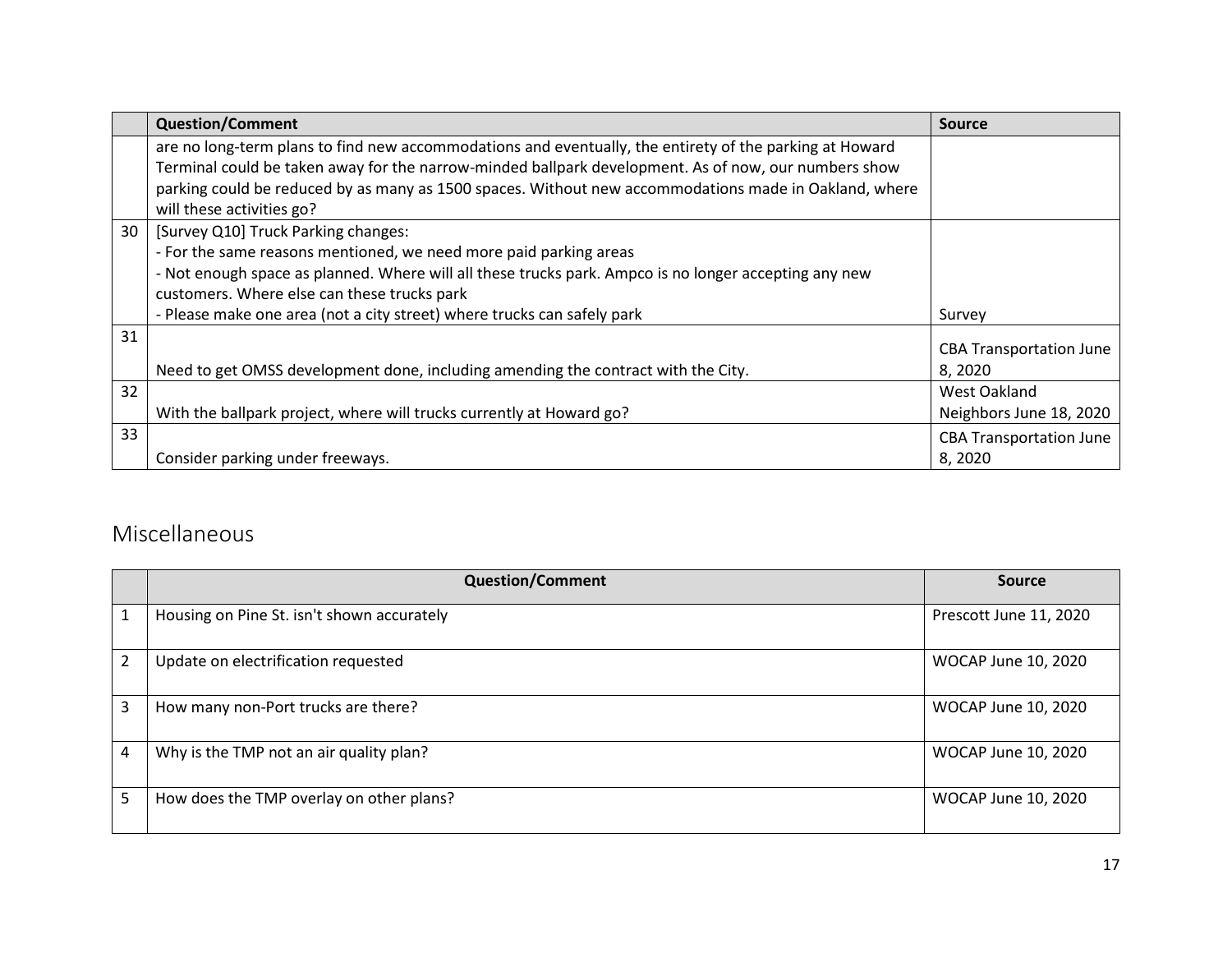|    | <b>Question/Comment</b>                                                                                                                     | <b>Source</b>                             |
|----|---------------------------------------------------------------------------------------------------------------------------------------------|-------------------------------------------|
| 6  | COVID has required better safety measures at the Port and it is affecting schedule - back log of trucks down<br>Maritime and Burma streets. | <b>CBA Transportation June</b><br>8,2020  |
|    | View TMP with an equity lens - how do we add equity to those most underserved in this process?                                              | <b>CBA Transportation June</b><br>8, 2020 |
| 8  | Look at community impacts based on all emissions coming back from Port.                                                                     | <b>CBA Transportation June</b><br>8,2020  |
| 9  | Streelight data is not accurate - how can it be used for policy?                                                                            | <b>CBA Transportation June</b><br>8,2020  |
| 10 | What is Port's plan for modeling? What metrics will be used (e.g. tons per year)?                                                           | <b>CBA Transportation June</b><br>8, 2020 |
| 11 | Use language in leases.                                                                                                                     | <b>CBA Transportation June</b><br>8, 2020 |
| 12 | I think the proposed Truck Management Plan is very good                                                                                     | Email                                     |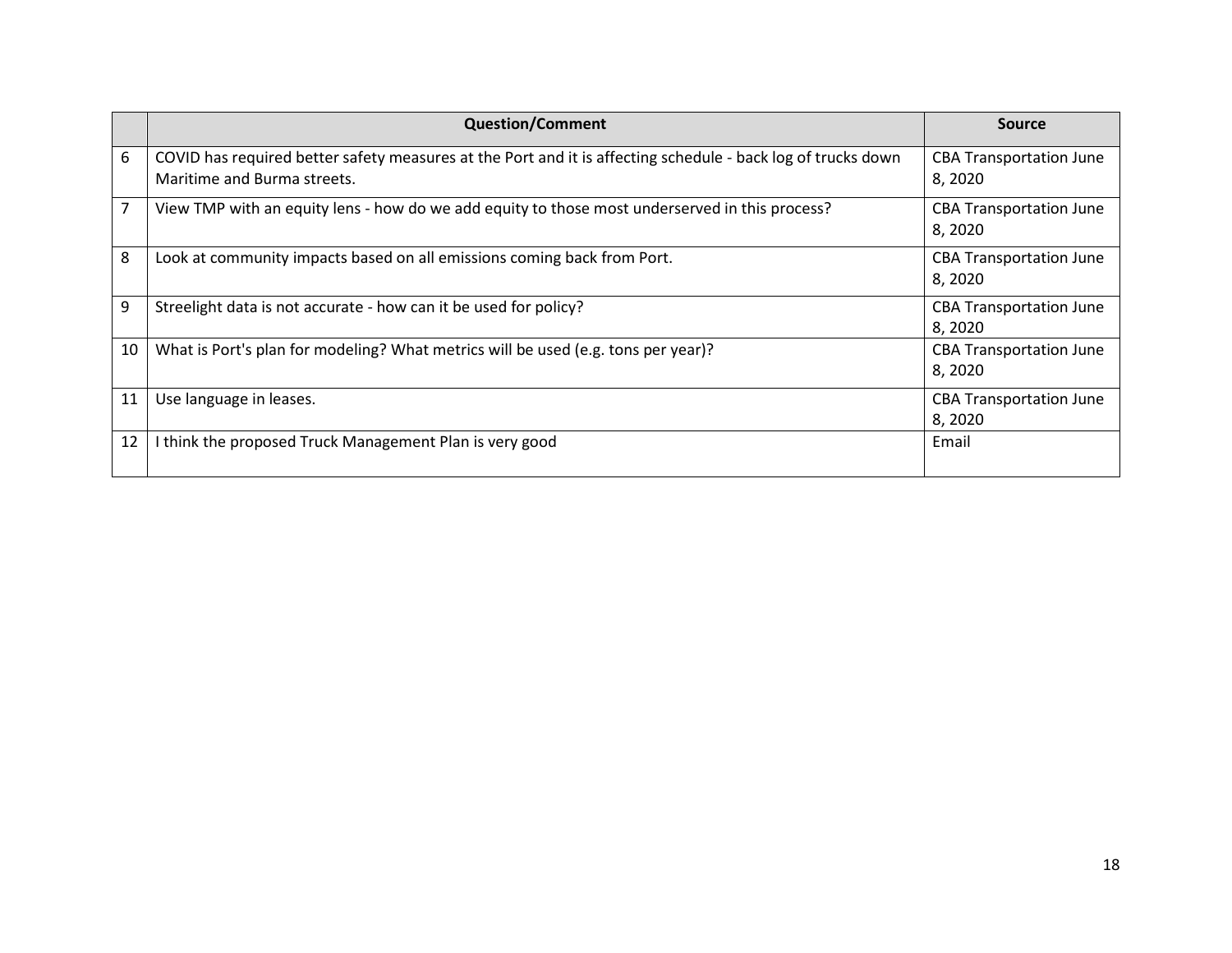#### <span id="page-18-0"></span>Online Survey Results

City and Port staff created a survey to share basic information on the proposals related to truck routes and truck parking with the community. The survey extended from May to August 2020. The survey was shared through emails to the TMP stakeholder list, at community meetings, and at trade association meetings, as well as during one-on-one outreach. The following document presents Survey Monkeygenerated summary statistics. The individual responses have been integrated into the preceding Summary of Community Comments document.

**Trends:**

- 283 responses received
- Responses by month (see chart below)

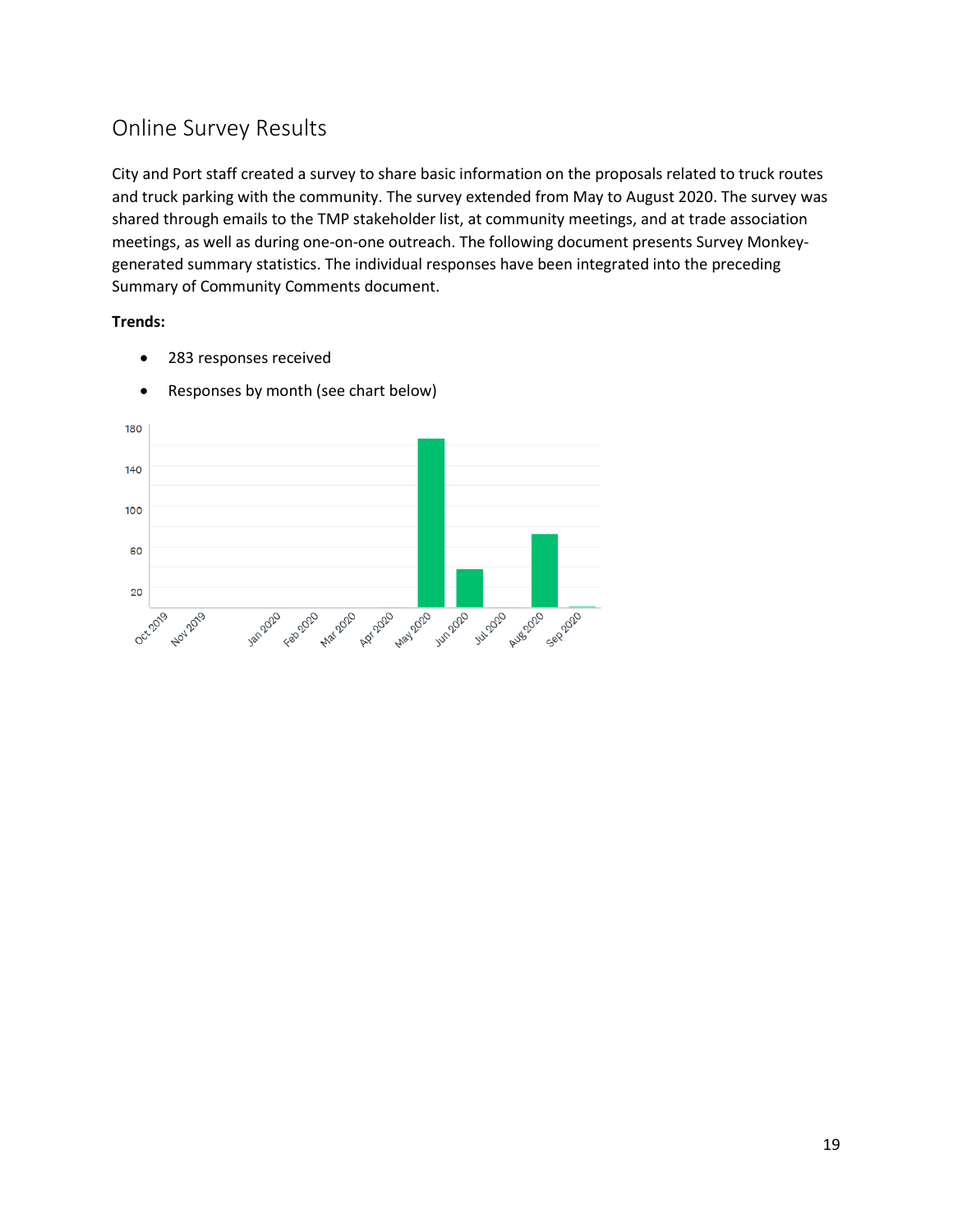## Q1 What best describes your interest in West Oakland and/or the TMP?



| <b>ANSWER CHOICES</b>                          | <b>RESPONSES</b> |     |
|------------------------------------------------|------------------|-----|
| Resident                                       | 83.04%           | 235 |
| Representative of Community Based Organization | 1.06%            | 3   |
| Representative of a West Oakland business      | 4.59%            | 13  |
| Port-related business                          | 7.07%            | 20  |
| <b>Truck Driver</b>                            | 2.12%            | 6   |
| Other                                          | 2.12%            | 6   |
| <b>TOTAL</b>                                   |                  | 283 |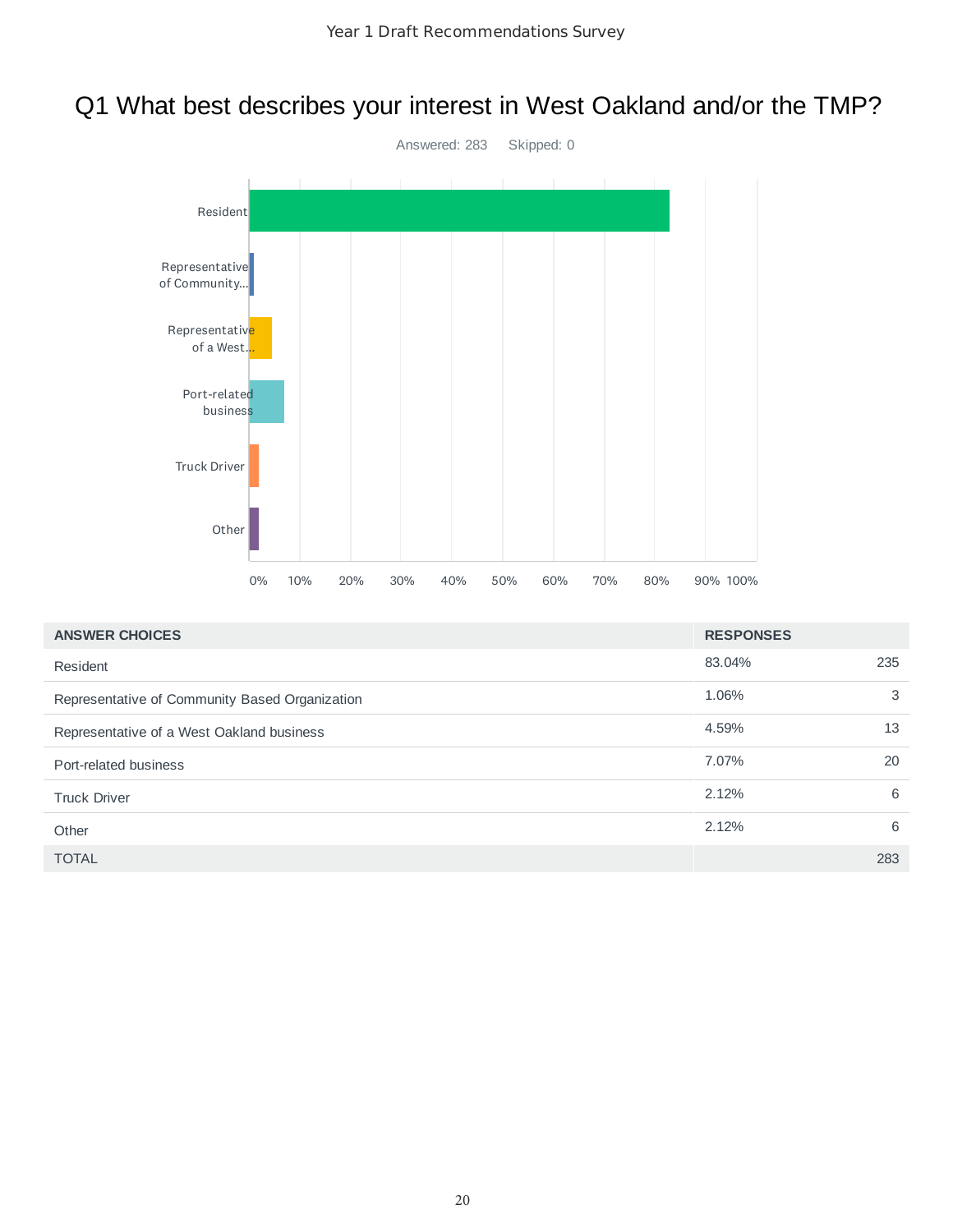### Q2 If you are a Port-related business representative, what type of business do you work for?



| <b>ANSWER CHOICES</b>                                   | <b>RESPONSES</b> |              |
|---------------------------------------------------------|------------------|--------------|
| Recycling                                               | 5.08%            | 3            |
| Transportation / Logistics                              | 49.15%           | 29           |
| Light industrial, manufacturing, research & development | 5.08%            | 3            |
| Heavy industrial                                        | 1.69%            | $\mathbf{1}$ |
| Warehouse/Transloading                                  | 5.08%            | 3            |
| Retail/restaurant                                       | 5.08%            | 3            |
| Office                                                  | 28.81%           | 17           |
| <b>TOTAL</b>                                            |                  | 59           |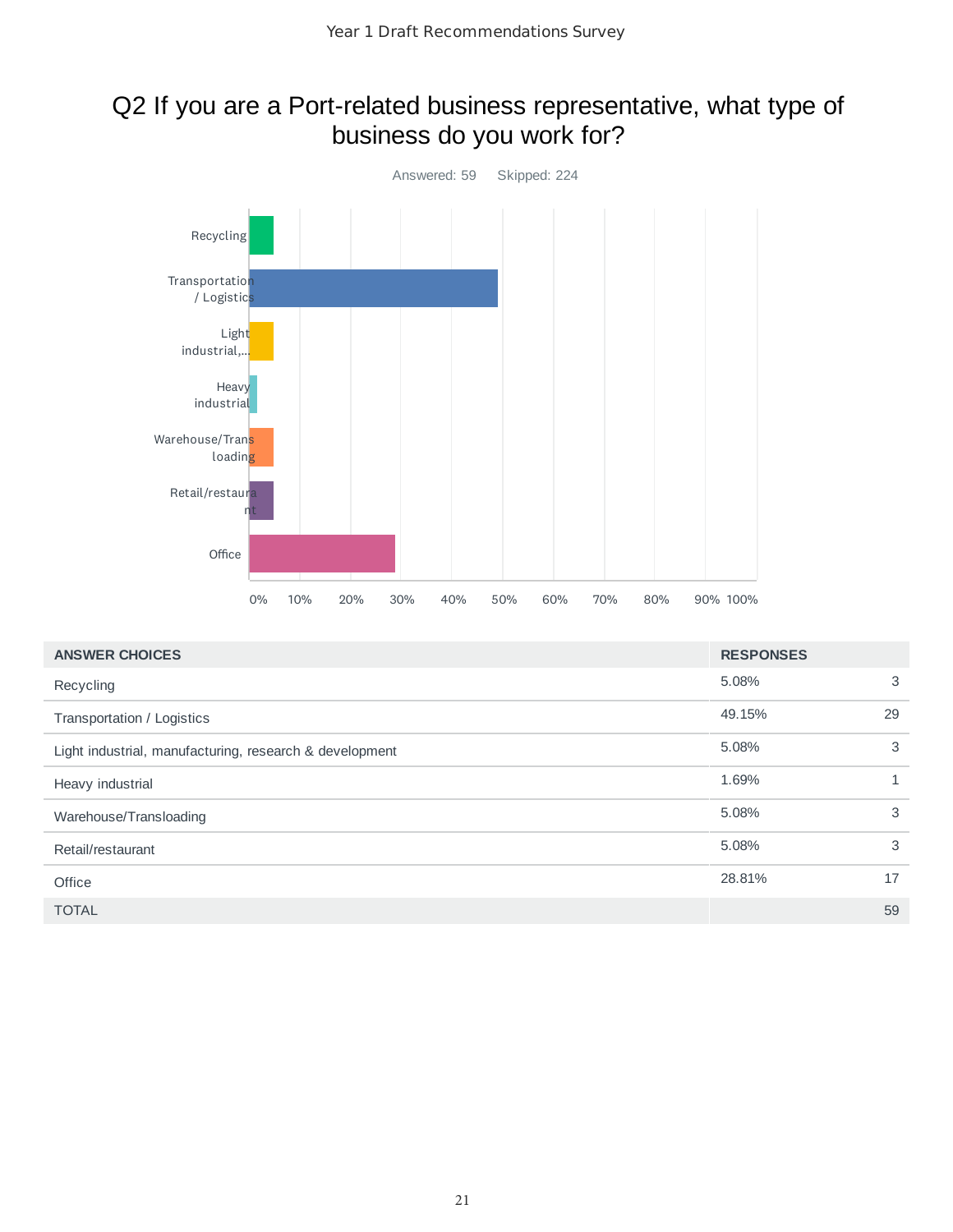#### Q3 If you are a West Oakland business representative, what type of business do you work for?



| <b>ANSWER CHOICES</b>                     | <b>RESPONSES</b> |              |
|-------------------------------------------|------------------|--------------|
| <b>Licensed Motor Carrier</b>             | 32.35%           | 22           |
| <b>Chassis Provider</b>                   | 0.00%            | $\mathbf 0$  |
| Customs Broker/Freight Forwarder          | $0.00\%$         | $\mathbf 0$  |
| Truck driver / Independent Owner-Operator | 7.35%            | 5            |
| <b>Terminal Operator</b>                  | 1.47%            | $\mathbf{1}$ |
| Shipping Line                             | 0.00%            | $\mathbf 0$  |
| Cargo Owner                               | $0.00\%$         | $\mathbf 0$  |
| Other (please specify)                    | 58.82%           | 40           |
| <b>TOTAL</b>                              |                  | 68           |

# [Link to Responses \(see tab Q3\)](https://docs.google.com/spreadsheets/d/13AJRGem5_3heX_RA1_g4pQhu1A_XR1j87gE1OuOjGMo/edit#gid=1378510907)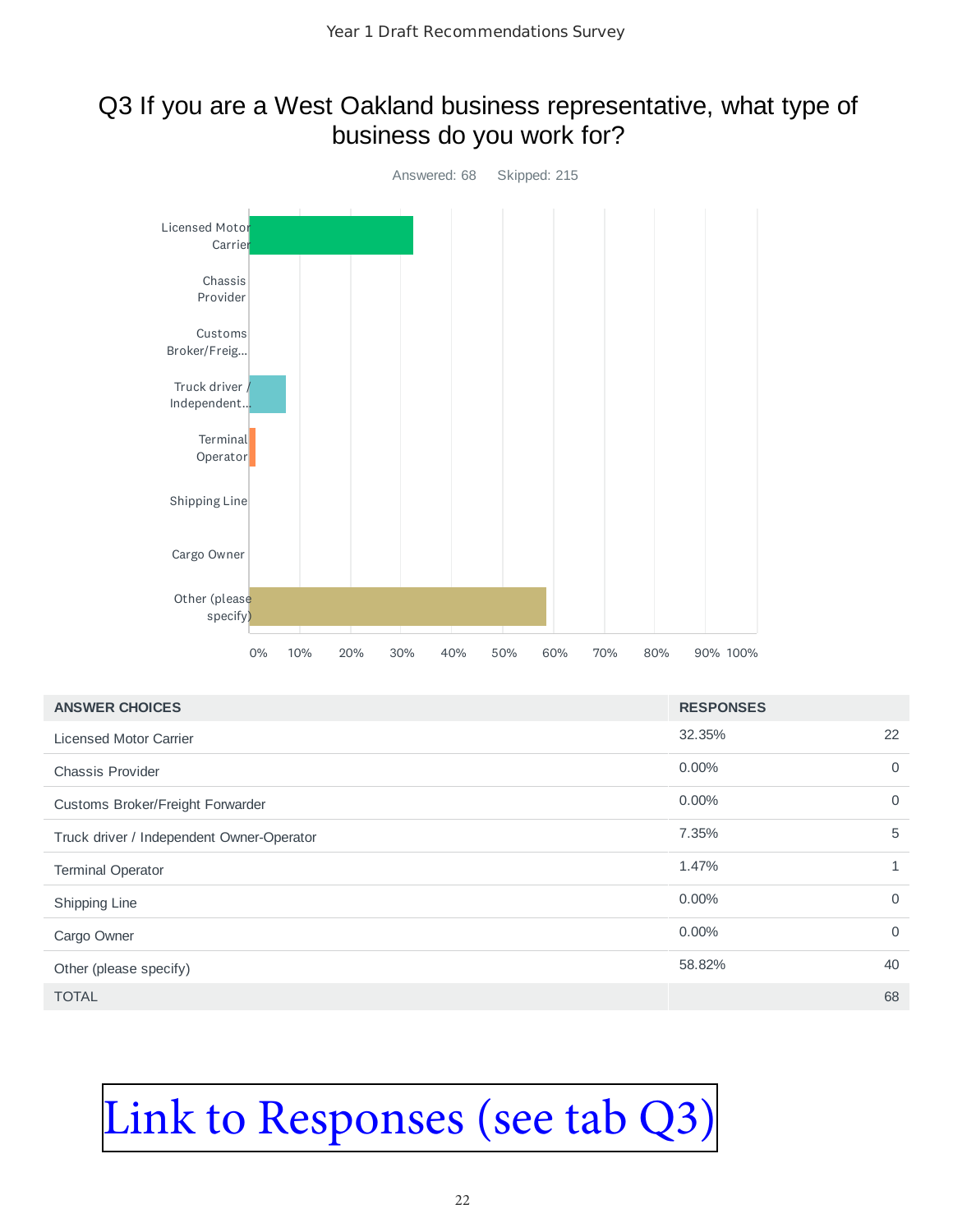Q4 Caltrans and the City identified Frontage Road as a Truck Route when the road was constructed, and the Oakland Municipal Code needs to be updated to show this. What other streets, if any, would be beneficial to add as a Truck Route?

Answered: 173 Skipped: 110

# [Link to Responses \(see tab Q4\)](https://docs.google.com/spreadsheets/d/13AJRGem5_3heX_RA1_g4pQhu1A_XR1j87gE1OuOjGMo/edit#gid=1272437319)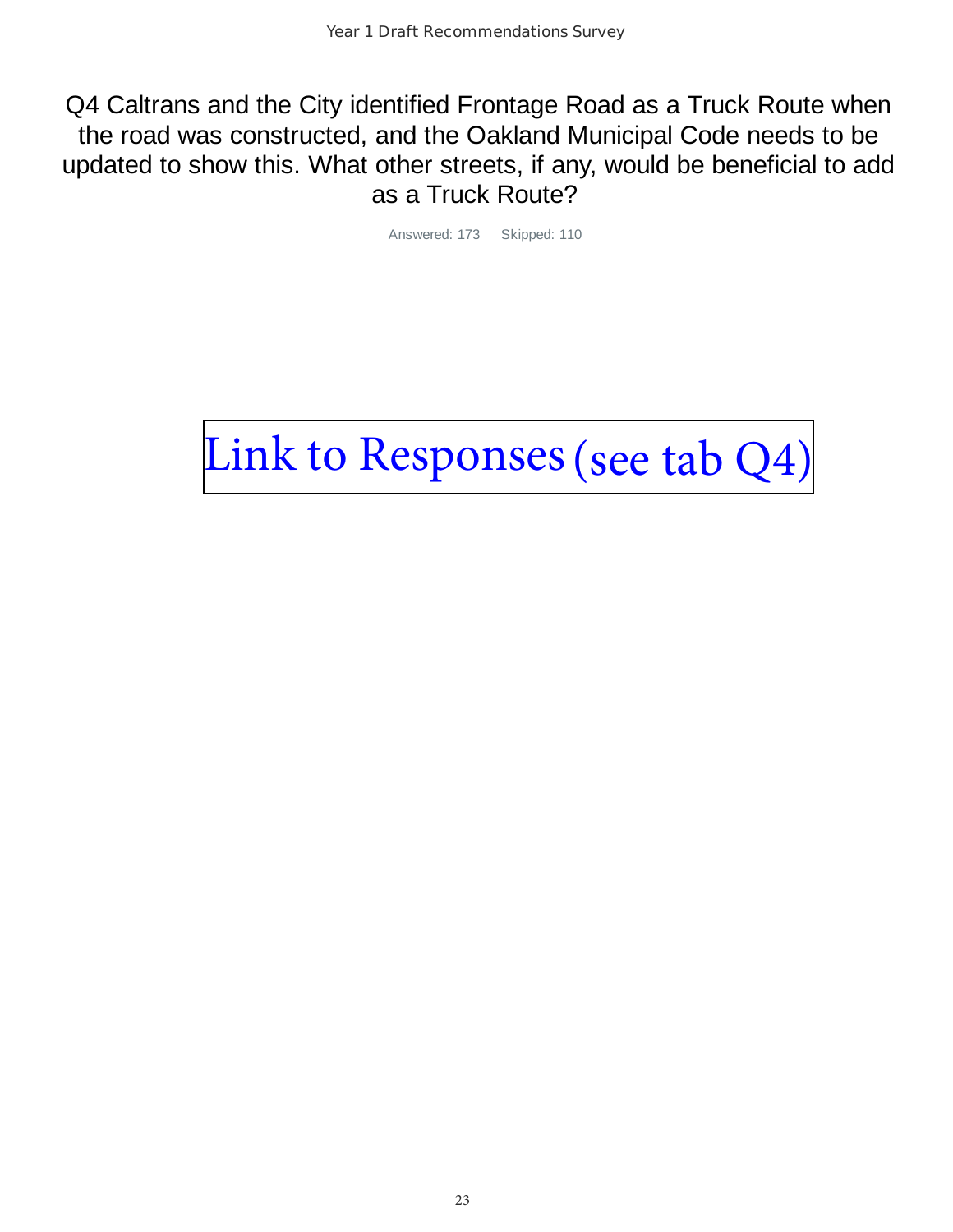Q5 If you disagree with the Truck Management Plan's recommendation to designate Frontage Road as a Truck Route, please provide your reason(s) why.

Answered: 62 Skipped: 221

# [Link to Responses \(see tab Q5\)](https://docs.google.com/spreadsheets/d/13AJRGem5_3heX_RA1_g4pQhu1A_XR1j87gE1OuOjGMo/edit#gid=1624405270)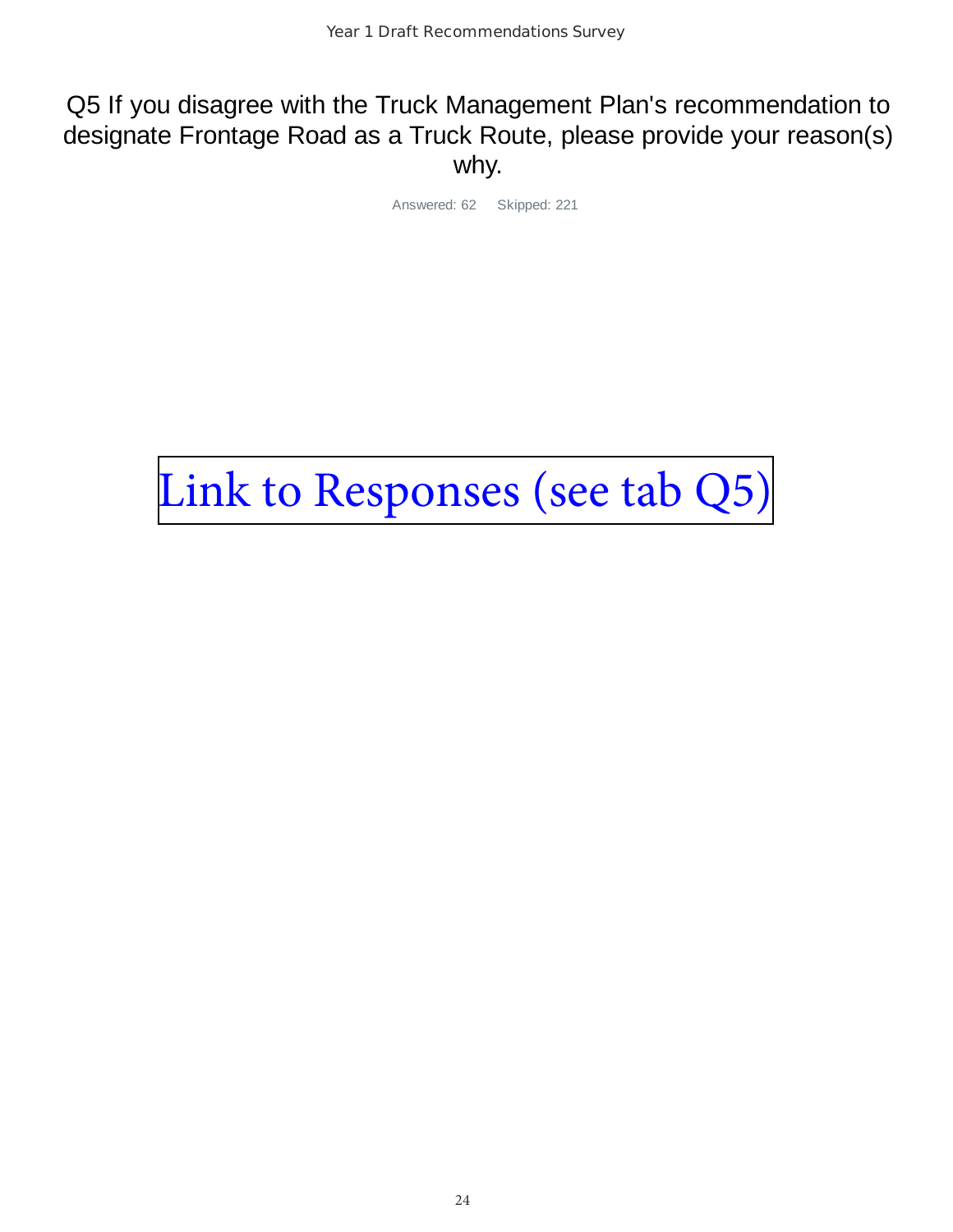Q6 Truck Prohibited streets limit cut-through truck traffic on residential and commercial streets. Do you agree with making the following two streets Truck Prohibited: 28th Street between Poplar Street and Mandela Parkway and 7th Street between Wood Street and Union Street?



| <b>ANSWER CHOICES</b>          | <b>RESPONSES</b> |     |
|--------------------------------|------------------|-----|
| Yes                            | 88.44%           | 153 |
| No (if no, please explain why) | 11.56%           | 20  |
| <b>TOTAL</b>                   |                  | 173 |

# [Link to Responses \(see tab Q6\)](https://docs.google.com/spreadsheets/d/13AJRGem5_3heX_RA1_g4pQhu1A_XR1j87gE1OuOjGMo/edit#gid=1706294163)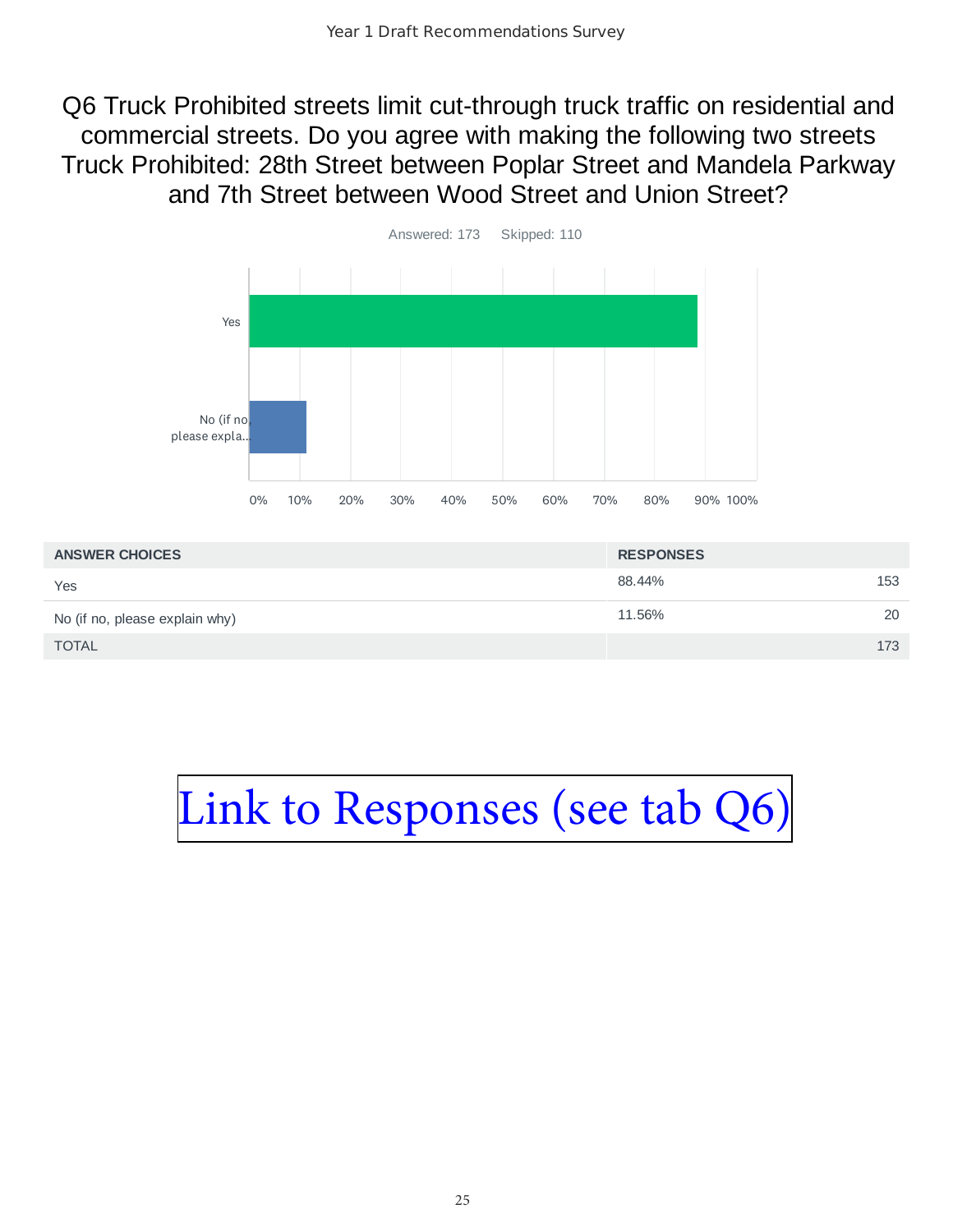Q7 There is an area in West Oakland that is industrially zoned and contains only industrial businesses but contains Truck Prohibited streets. This area is planned to remain industrial. Do you agree with removing the Truck Prohibited designation on specific streets in this industrial area (Poplar Street and Union Street between West Grand Avenue and 28th Street; 24th Street and 26th Street between Peralta Avenue and Union Street; and Kirkham Street between 24th Street and 26th Street)?



| <b>ANSWER CHOICES</b>          | <b>RESPONSES</b> |     |
|--------------------------------|------------------|-----|
| Yes                            | 64.74%           | 112 |
| No (if no, please explain why) | 35.26%           | 61  |
| <b>TOTAL</b>                   |                  | 173 |

# [Link to Responses \(see tab Q7\)](https://docs.google.com/spreadsheets/d/13AJRGem5_3heX_RA1_g4pQhu1A_XR1j87gE1OuOjGMo/edit#gid=1314415018)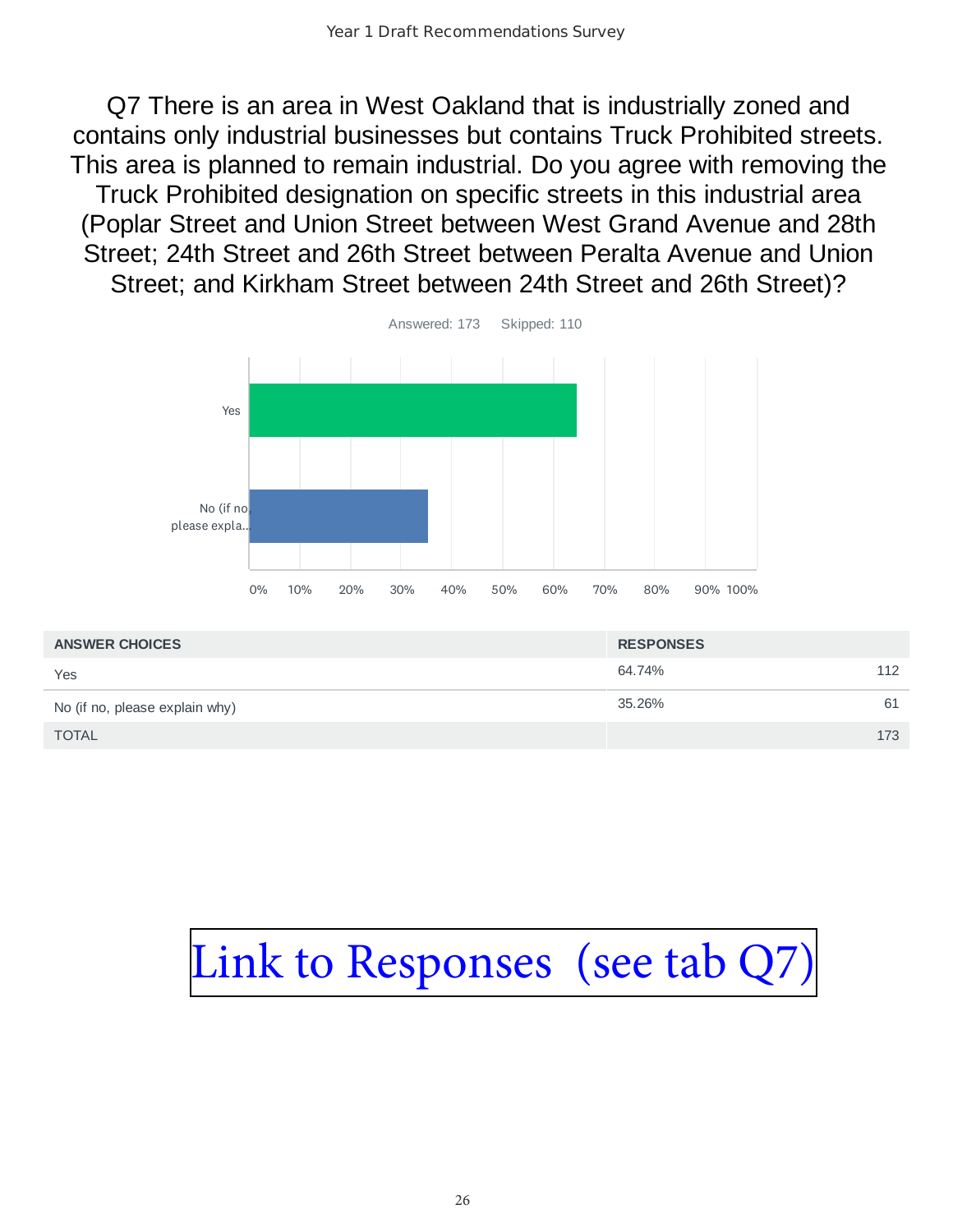Q8 Truck Prohibited roads are identified in the Oakland Municipal Code. Although they are not necessary for enforcement, the City has placed Truck Prohibited signs on some streets. Many existing signs are in poor condition and contribute to blight in our neighborhoods. Do you agree with gradually stopping the use of Truck Prohibited signs over time?



| <b>ANSWER CHOICES</b>          | <b>RESPONSES</b> |     |
|--------------------------------|------------------|-----|
| Yes                            | 30.64%           | 53  |
| No (if no, please explain why) | 69.36%           | 120 |
| <b>TOTAL</b>                   |                  | 173 |

[Link to Responses \(see tab Q8\)](https://docs.google.com/spreadsheets/d/13AJRGem5_3heX_RA1_g4pQhu1A_XR1j87gE1OuOjGMo/edit#gid=1305316752)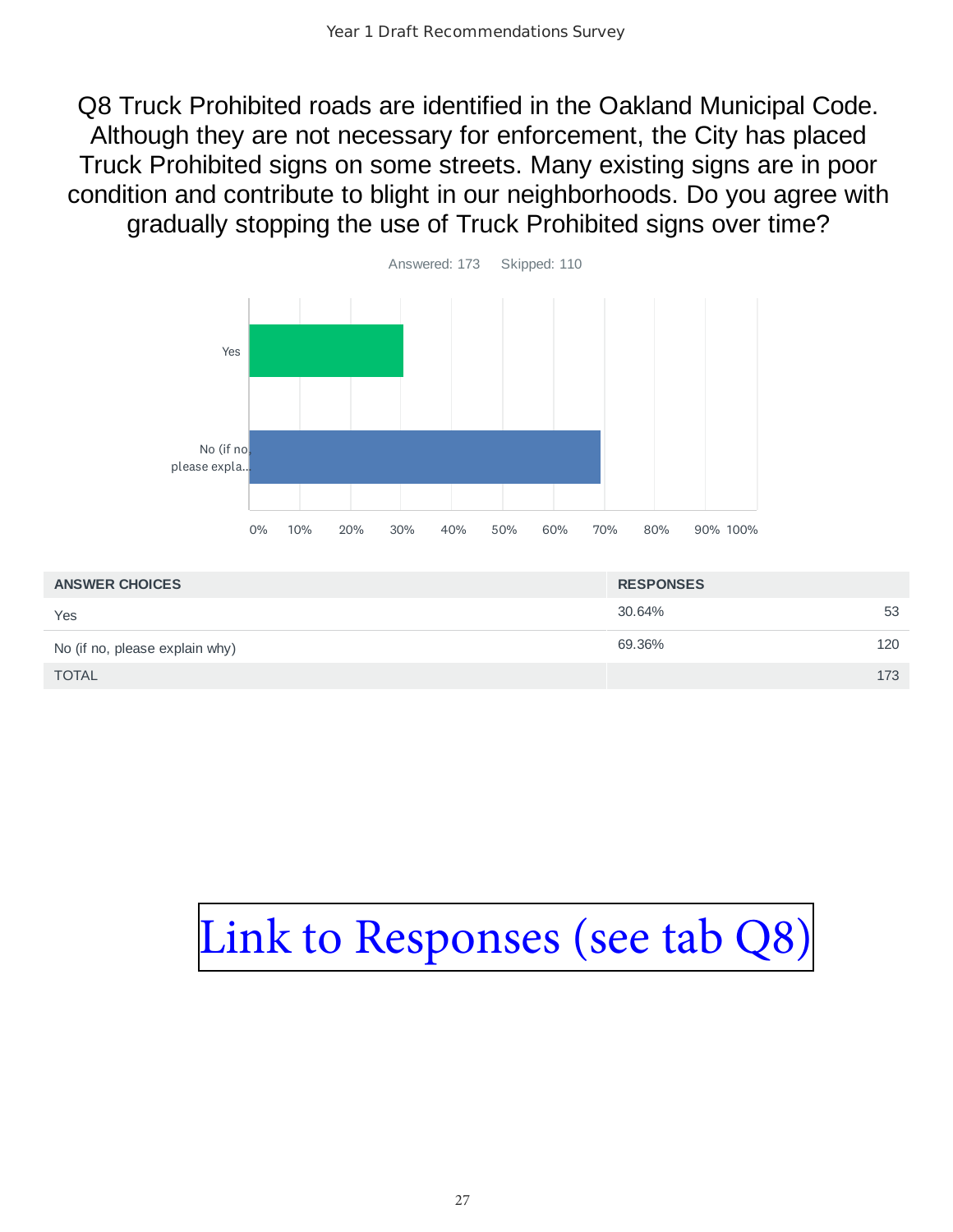### Q9 When the TMP was prepared, multiple stakeholders identified unattached trailer parking as an issue. Do you agree with prohibiting unattached trailer parking throughout Oakland?



| <b>ANSWER CHOICES</b>          | <b>RESPONSES</b> |                |
|--------------------------------|------------------|----------------|
| Yes                            | 97.55%           | 159            |
| No (if no, please explain why) | 2.45%            | $\overline{4}$ |
| <b>TOTAL</b>                   |                  | 163            |

# [Link to Responses \(see tab Q9\)](https://docs.google.com/spreadsheets/d/13AJRGem5_3heX_RA1_g4pQhu1A_XR1j87gE1OuOjGMo/edit#gid=598015369)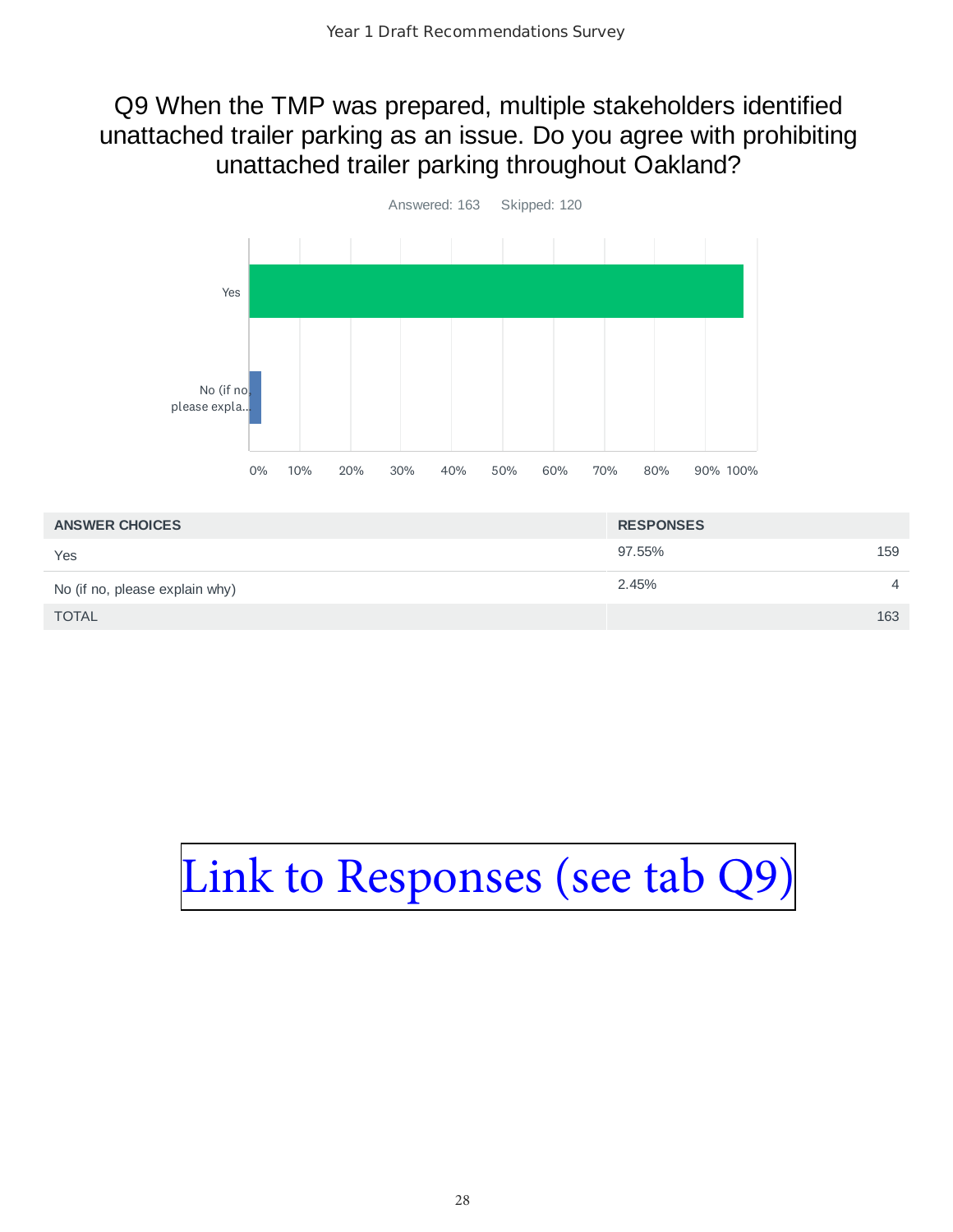### Q10 Do you agree with only allowing truck parking on the limited streets shown in the Draft Truck Parking Changes Map? Truck loading and unloading would still be allowed.



| <b>ANSWER CHOICES</b>          | <b>RESPONSES</b> |     |
|--------------------------------|------------------|-----|
| Yes                            | 67.48%           | 110 |
| No (if no, please explain why) | 32.52%           | 53  |
| <b>TOTAL</b>                   |                  | 163 |

# [Link to Responses \(see tab Q10\)](https://docs.google.com/spreadsheets/d/13AJRGem5_3heX_RA1_g4pQhu1A_XR1j87gE1OuOjGMo/edit#gid=1108227843)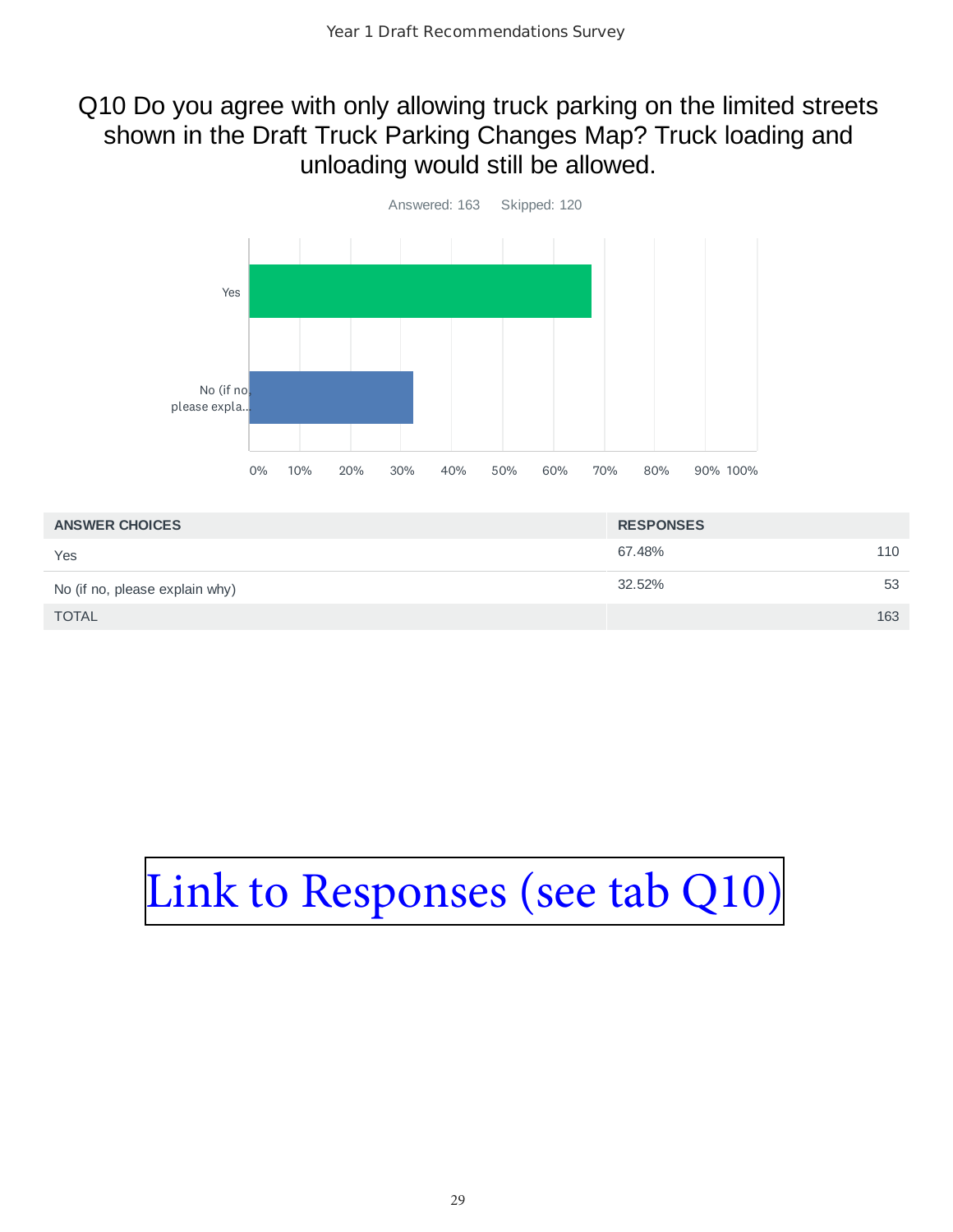Q11 What is the best way to reach the trucking community to communicate the changes to the truck routes network and truck parking regulations? Please rank, putting a "1" by the most effective, "2" by the next most effective, and so on.



|                                                                     | $\mathbf{1}$ | $\overline{2}$           | 3            | $\overline{4}$ | 5            | 6                    | <b>TOTAL</b> | <b>SCORE</b> |
|---------------------------------------------------------------------|--------------|--------------------------|--------------|----------------|--------------|----------------------|--------------|--------------|
| Truck door hangers                                                  | 47.89%<br>68 | 20.42%<br>29             | 7.04%<br>10  | 14.79%<br>21   | 8.45%<br>12  | 1.41%<br>2           | 142          | 4.80         |
| Distribute flyers to area trucking-related<br>businesses            | 17.61%<br>25 | 44.37%<br>63             | 23.94%<br>34 | 6.34%<br>9     | 6.34%<br>9   | 1.41%<br>2           | 142          | 4.56         |
| Presentations at industry groups (CA Trucking<br>Association, etc.) | 19.58%<br>28 | 20.28%<br>29             | 42.66%<br>61 | 16.08%<br>23   | 1.40%<br>2   | $0.00\%$<br>$\Omega$ | 143          | 4.41         |
| Email                                                               | 8.39%<br>12  | 9.79%<br>14              | 13.29%<br>19 | 48.25%<br>69   | 16.08%<br>23 | 4.20%<br>6           | 143          | 3.34         |
| City Website                                                        | 1.41%<br>2   | 6.34%<br>9               | 10.56%<br>15 | 10.56%<br>15   | 57.75%<br>82 | 13.38%<br>19         | 142          | 2.43         |
| Other                                                               | 7.25%<br>10  | $0.00\%$<br>$\mathbf{0}$ | 3.62%<br>5   | 2.90%<br>4     | 8.70%<br>12  | 77.54%<br>107        | 138          | 1.62         |

30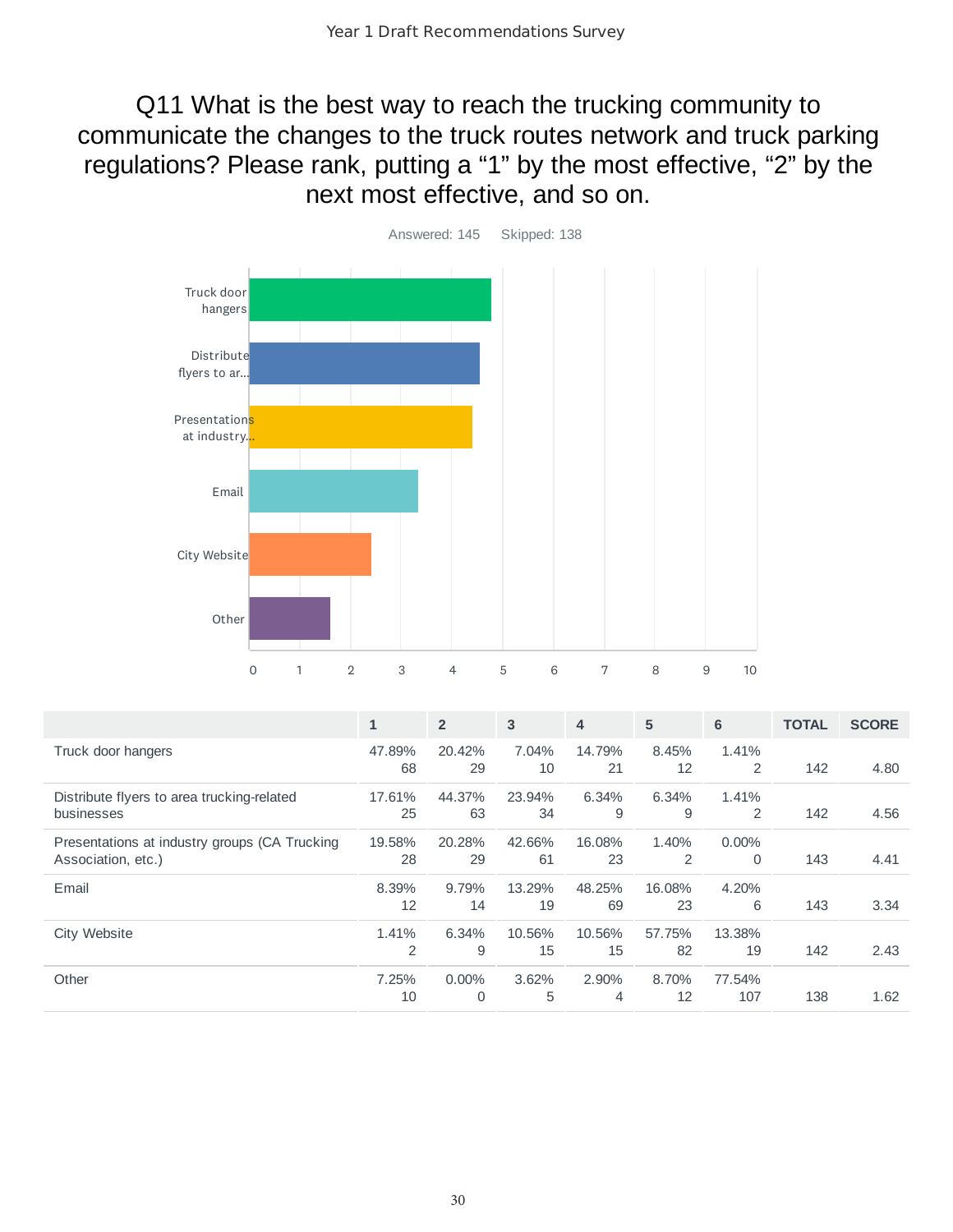Q12 What is the best way to reach the broader West Oakland community to communicate the changes to the Truck Routes Network, Truck Prohibited Streets, and truck parking regulations? Please rank, putting a "1" by the most effective, "2" by the next most effective, and so on.



|                                                                                                                                   | $\mathbf{1}$ | $\overline{2}$ | 3              | 4              | 5                       | 6            | $\overline{7}$             | <b>TOTAL</b> | <b>SCORE</b> |
|-----------------------------------------------------------------------------------------------------------------------------------|--------------|----------------|----------------|----------------|-------------------------|--------------|----------------------------|--------------|--------------|
| City Council District 3 Newsletter                                                                                                | 14.89%<br>21 | 26.24%<br>37   | 22.70%<br>32   | 17.02%<br>24   | 10.64%<br>15            | 4.96%<br>7   | 3.55%<br>5                 | 141          | 4.89         |
| Community workshop for all<br>interested stakeholders                                                                             | 14.18%<br>20 | 24.11%<br>34   | 25.53%<br>36   | 15.60%<br>22   | 14.18%<br>20            | 4.26%<br>6   | 2.13%<br>3                 | 141          | 4.87         |
| Presentations at smaller groups,<br>such as neighborhood groups,<br>community-based organizations,<br>and business group meetings | 31.47%<br>45 | 25.17%<br>36   | 20.28%<br>29   | 14.69%<br>21   | 4.90%<br>$\overline{7}$ | 3.50%<br>5   | $0.00\%$<br>$\overline{0}$ | 143          | 5.53         |
| Email                                                                                                                             | 29.86%<br>43 | 8.33%<br>12    | 15.28%<br>22   | 27.78%<br>40   | 6.94%<br>10             | 10.42%<br>15 | 1.39%<br>$\overline{2}$    | 144          | 4.90         |
| Posting in libraries or other public<br><i>locations</i>                                                                          | 1.42%<br>2   | 7.80%<br>11    | $9.22\%$<br>13 | $9.22\%$<br>13 | 40.43%<br>57            | 26.95%<br>38 | 4.96%<br>7                 | 141          | 3.20         |
| City Website                                                                                                                      | 2.10%<br>3   | 9.09%<br>13    | 6.99%<br>10    | 12.59%<br>18   | 20.28%<br>29            | 43.36%<br>62 | 5.59%<br>8                 | 143          | 3.08         |
| Other                                                                                                                             | 8.03%<br>11  | 0.73%          | $0.00\%$<br>0  | 2.19%<br>3     | 2.19%<br>3              | 5.11%        | 81.75%<br>112              | 137          | 1.68         |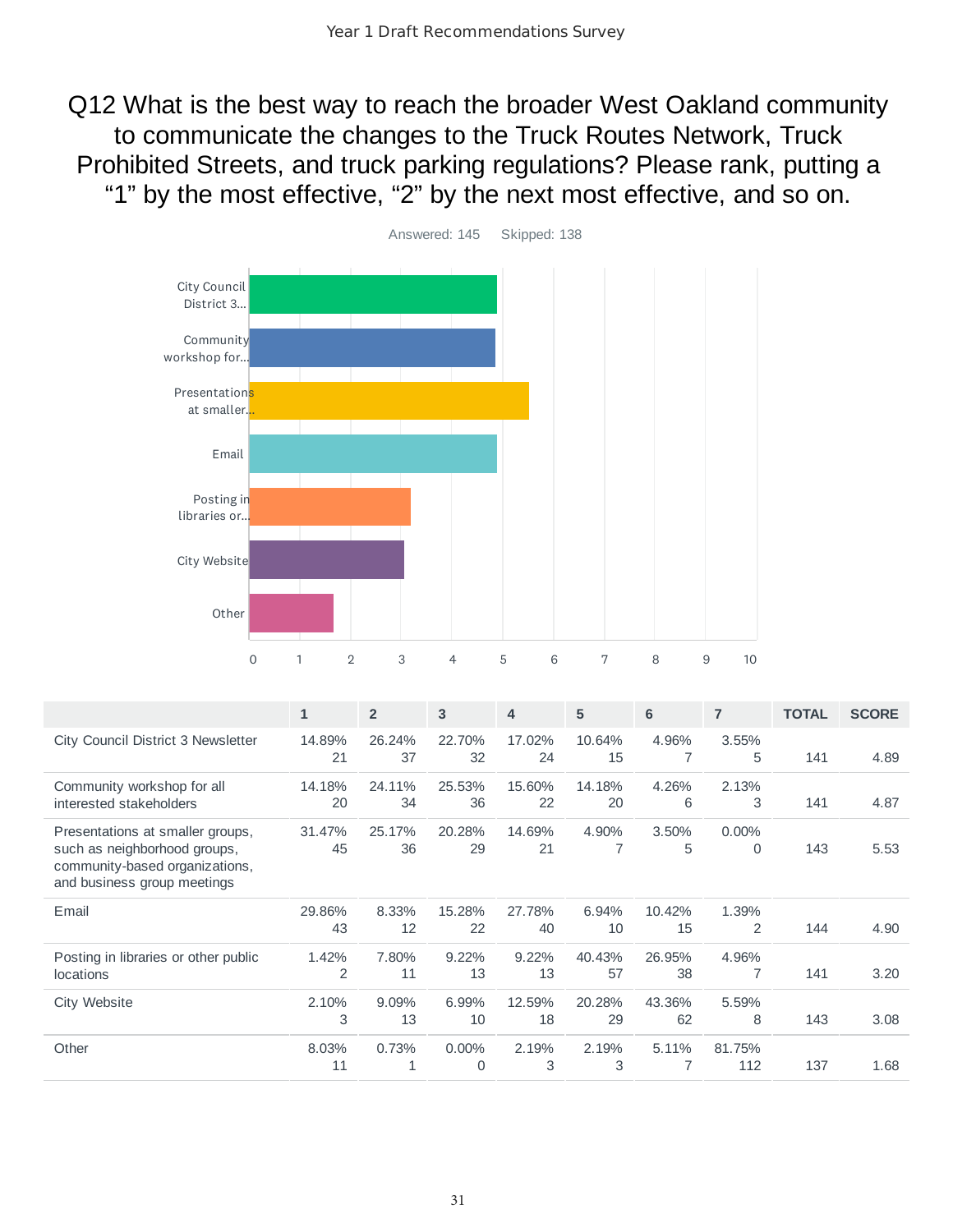Year 1 Draft Recommendations Survey

## Q13 Zip code:

Answered: 144 Skipped: 139

| Zip code: |       |                       |  |
|-----------|-------|-----------------------|--|
|           | 94067 |                       |  |
|           | 94606 |                       |  |
|           |       | 94607 (125 Responses) |  |
|           |       | 94608 (10 Responses)  |  |
|           | 94612 |                       |  |
|           | 94621 |                       |  |
|           | 94807 |                       |  |
|           | 95607 |                       |  |
|           | 95608 |                       |  |
|           |       |                       |  |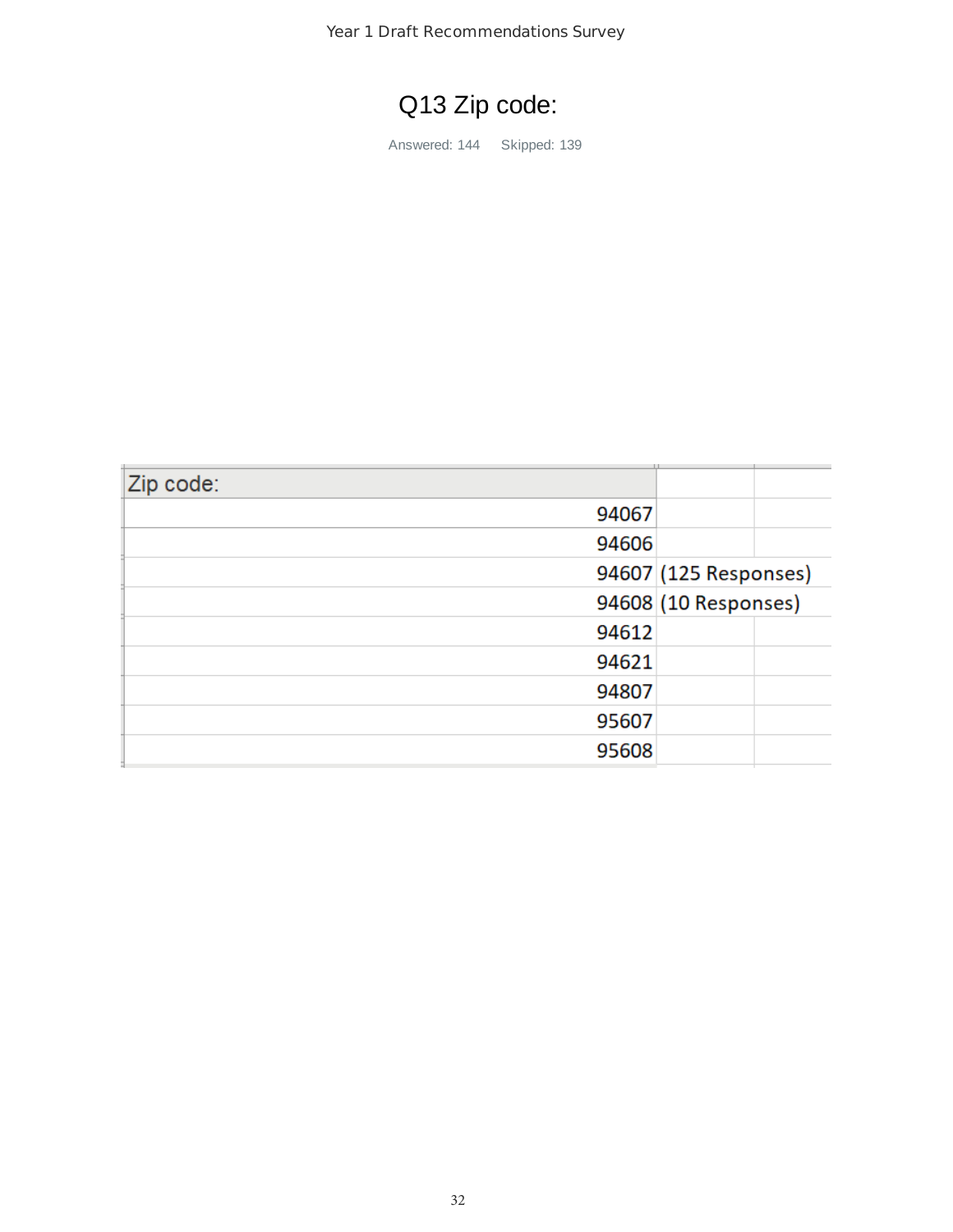Year 1 Draft Recommendations Survey

### Q14 Age:

Answered: 137 Skipped: 146

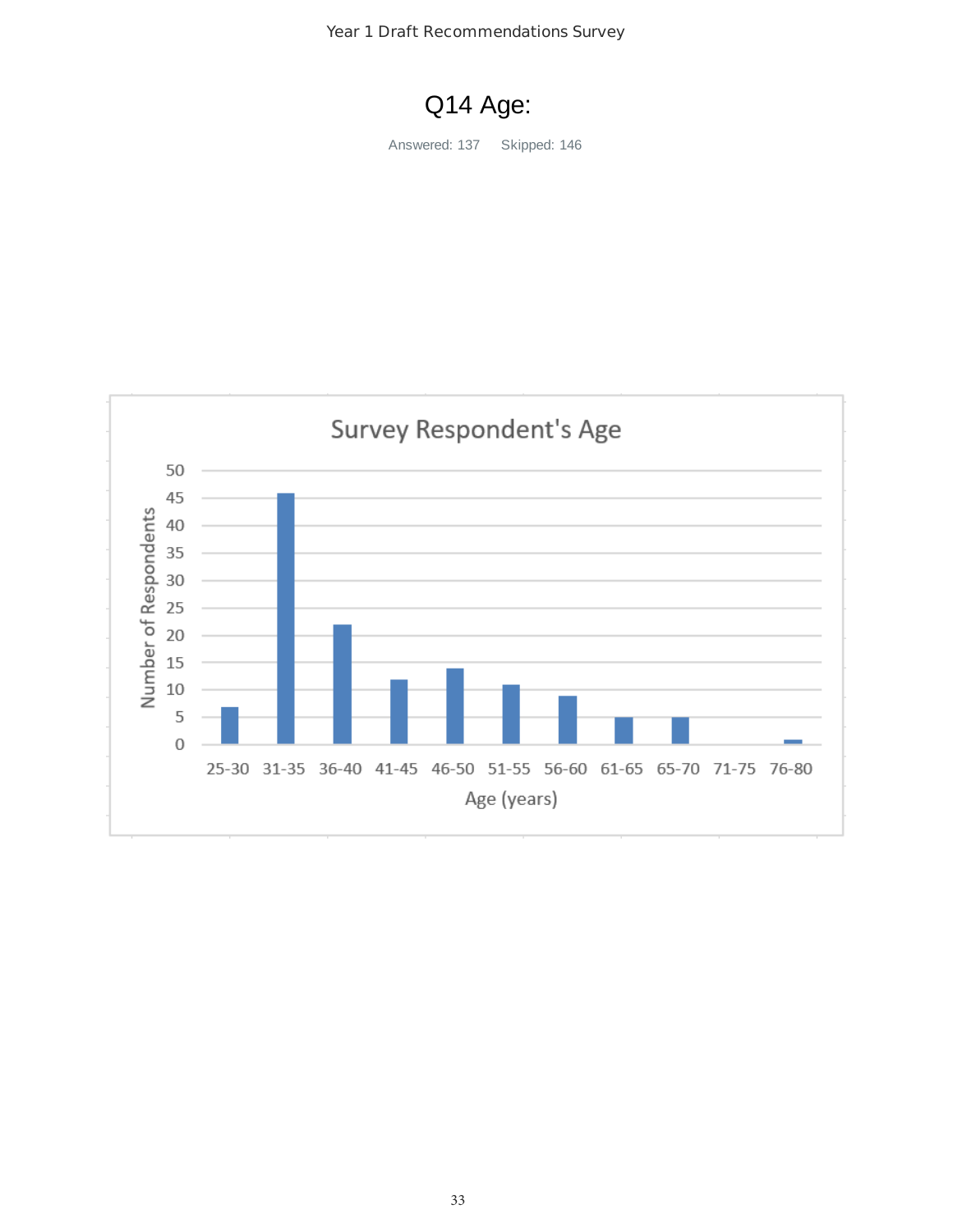

| <b>ANSWER CHOICES</b>  | <b>RESPONSES</b> |     |
|------------------------|------------------|-----|
| Female                 | 40.71%           | 57  |
| Male                   | 55.71%           | 78  |
| Trans                  | 0.71%            | 1   |
| Other (please specify) | 2.86%            | 4   |
| <b>TOTAL</b>           |                  | 140 |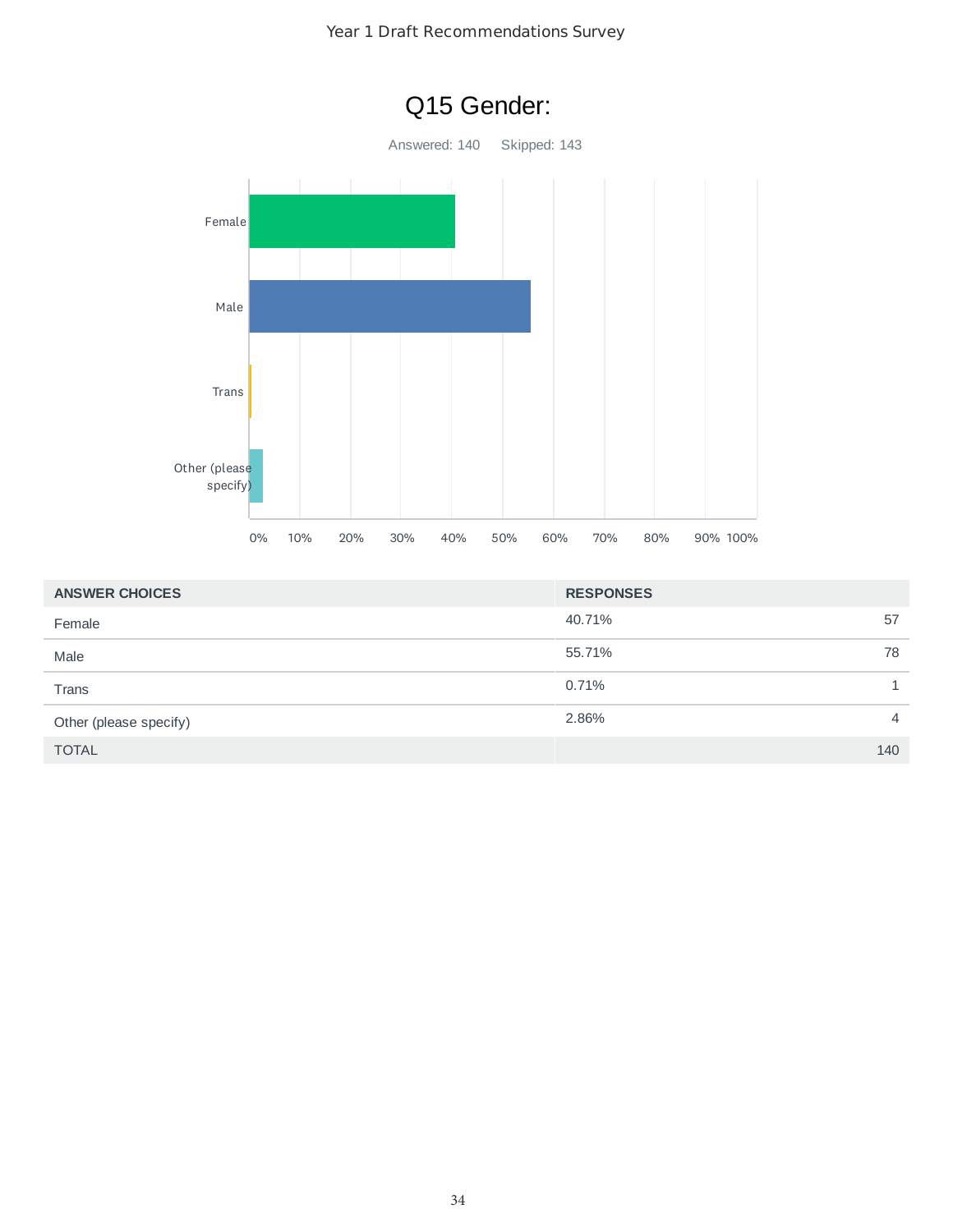

| Q16 Household Income: |  |
|-----------------------|--|
|-----------------------|--|

| <b>ANSWER CHOICES</b> | <b>RESPONSES</b> |     |
|-----------------------|------------------|-----|
| Less than \$25,000    | 1.53%            | 2   |
| \$25,001-\$40,000     | 5.34%            |     |
| \$40,001-\$70,000     | 10.69%           | 14  |
| \$70,000-\$100,000    | 12.21%           | 16  |
| Over \$100,000        | 70.23%           | 92  |
| <b>TOTAL</b>          |                  | 131 |